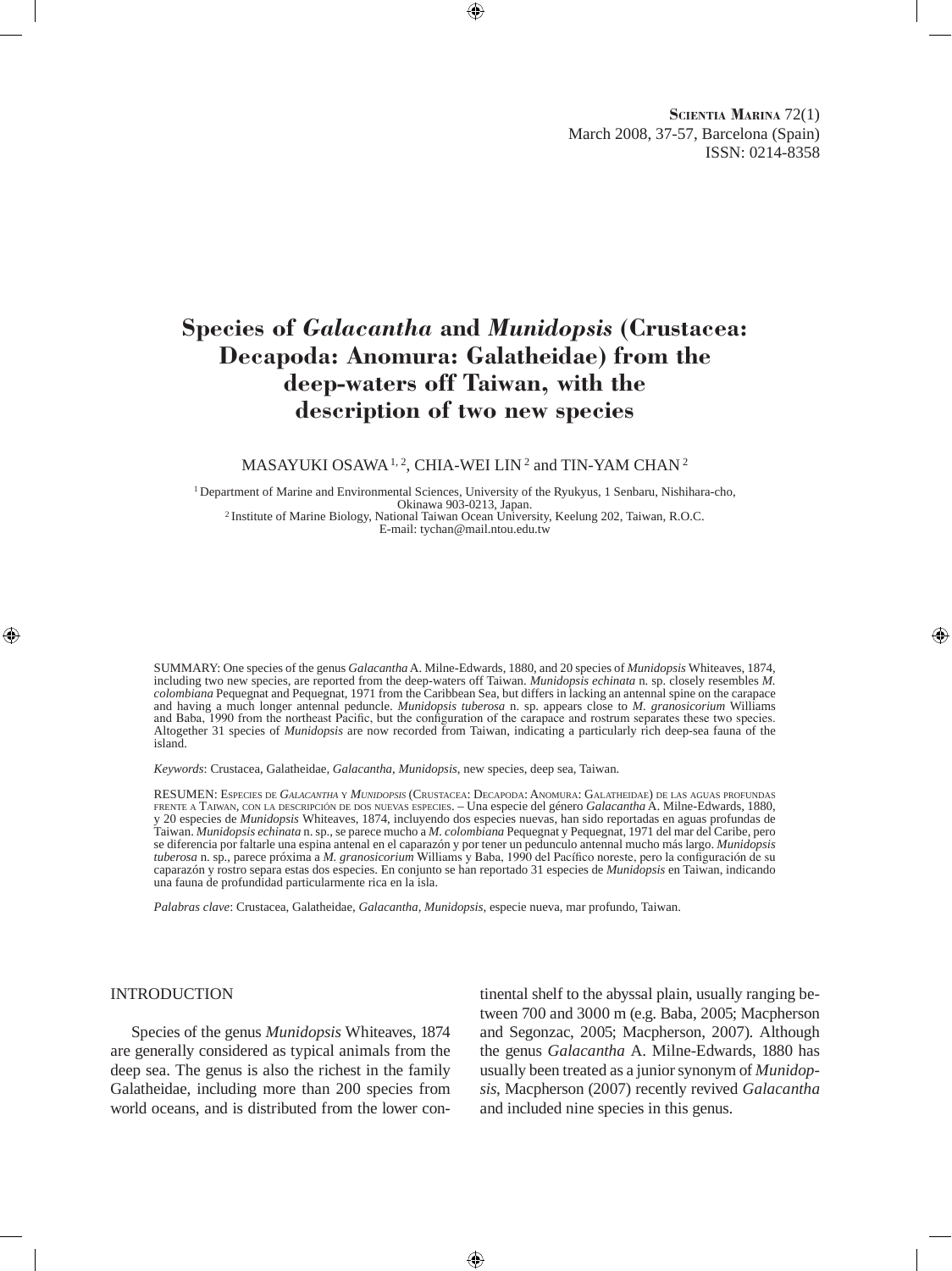In Taiwanese waters, Wu *et al.* (1997) and Wu and Chan (2000) recorded four species of *Munidopsis* based on the specimens collected by local fishing trawlers: *M*. *andamanica* MacGilchrist, 1905, *M*. *cylindrophthalma* (Alcock, 1894), *M*. *formosa* Wu and Chan, 2000, and *M*. *latimana* Miyake and Baba, 1966. Since 2000, extensive surveys on the deep-sea benthic animals of Taiwan have been carried out and abundant material of *Munidopsis* sensu lato (i.e. including *Galacantha*) has been collected. Seven of the species have already been reported: *M. bruta* Macpherson, 2007, *M*. *latiangulata* Osawa, Lin, and Chan, 2006, *M. panamae* Baba, 2005, *M. profunda* Baba, 2005, *M. sarissa* Lin, Osawa, and Chan, 2007, *M*. *tafrii* Osawa, Lin, and Chan, 2006, and *M. teretis* Baba, 2005 (Osawa *et al.,* 2006a, b; Lin *et al*., 2007; Macpherson, 2007).

A comprehensive study on the material collected by the TAIWAN deep-sea cruises between 2000 and 2006 has revealed 20 more species of *Munidopsis*  and one species of *Galacantha*. Among them, two *Munidopsis* species are new to science. The present work reports this result. Altogether 31 species of *Munidopsis* are now known from Taiwan, indicating a particularly rich deep-sea fauna around Taiwan.

#### MATERIALS AND METHODS

The specimens examined, including the type material of the two new species, are deposited in the National Taiwan Ocean University, Keelung (NTOU). The station (stn) designations CD, CP, OCP, and PCP refer to the collecting gears, Otter Trawl Le Drézén type JUNEAUX (CD), a 4 m French beam trawl (CP), a 3 m ORE beam trawl (OCP) and a 2.5 m French beam trawl (PCP). The station data are shown in Table 1.

The general terminology follows that of Baba (2005). The abbreviations used in the text include: Mxp 3 (third maxilliped), P1 (pereopod 1, cheliped), and P2-4 (pereopods 2-4, first to third ambulatory legs). The postorbital carapace length (cl) is measured from the orbital margin (posterior lateral end of the ocular peduncle in dorsal view) to the posterior margin of the carapace in the dorsal midline. Lengths of the articles of P1 are measured along the mesial margins and those of P2-4 along the dorsal margins.

Four species previously known from Taiwan based on the material collected by local fishing trawlers, i.e. *M*. *andamanica*, *M*. *cylindrophthalma*, *M*. *formosa*, and *M. latimana,* were also obtained through the TAIWAN deep-sea cruises. The specimens are listed below.

*Munidopsis andamanica*: TAIWAN 2002: stn CD194, 1 ovig. female cl 9.9 mm. TAIWAN 2006: stn PCP348, 1 male cl 16.7 mm.

*Munidopsis cylindrophthalma*: TAIWAN 2001: stn CP103, 1 male cl 13.9 mm. TAIWAN 2002: stn CP165, 2 ovig. females cl 12.0, 12.5 mm. TAIWAN 2006: stn PCP348, 4 males cl 8.6-11.8 mm, 2 females cl 6.6, 6.9 mm, 3 ovig. females cl 10.2-10.8 mm; stn PCP360, 1 male cl 10.1 mm, 1 female cl 9.4 mm, 3 ovig. females cl 9.0-9.8 mm.

*Munidopsis formosa*: TAIWAN 2001: stn CP90, 1 male cl 14.1 mm.

*Munidopsis latimana*: TAIWAN 2002: stn CD166, 1 male cl 13.1 mm.

#### **SYSTEMATICS**

# Family GALATHEIDAE Genus *Galacantha* A. Milne-Edwards, 1880 *Galacantha valdiviae* Balss, 1913 (Fig. 1A)

*Galacantha valdiviae* Balss, 1913: 224; Macpherson, 2007: 29 (synonymy and references), Figs. 15, 16.

*Material examined:* TAIWAN 2000: stn CP41, 1 male cl 10.1 mm. TAIWAN 2001: stn CD134, 2 males cl 7.1, 12.9 mm; stn CD136, 1 male cl 11.9 mm, 1 female cl 10.3 mm, 1 ovig. female cl 16.1 mm; stn CD142, 1 male cl 15.1 mm. TAIWAN 2002: stn CP179, 2 males cl 9.3, 16.8 mm; stn CD192, 1 female cl 5.2 mm. TAIWAN 2005: stn CP277, 1 ovig. female cl 21.3 mm; stn CP278, 2 females cl 9.6, 10.4 mm; stn CP281, 1 male cl 12.5 mm; stn OCP282, 1 male cl 8.9 mm; stn CP300, 1 ovig female cl 17.3 mm; stn CD323, 1 ovig female cl 11.3 mm. TAIWAN 2006: stn PCP342, 3 males cl 6.7-14.7 mm, 3 females cl 9.4-20.9 mm; stn PCP350, 1 male cl 15.6 mm; stn PCP351, 1 female cl 13.0 mm; stn CP363, 1 male cl 10.3 mm; stn CP364, 1 male cl 18.2 mm; stn CP366, 1 ovig. female cl 17.6 mm; stn CP372, 2 males cl 9.0, 11.1 mm, 3 females cl 9.3-11.7 mm.

*Coloration* (Fig. 1A): Entire body and pereopods reddish orange. Corneas orange.

*Distribution*: Off east coast of Somali Republic, Madagascar, Mozambique Channel, Moluccas off northwest Sulawesi, Palawan Passage, off Kii Peninsula in Japan, off Central Queensland and Solomon Islands, at depths of 1040-1644 m. The specimens from Taiwan were collected at depths of 277-1388 m. One specimen was collected at stn CD142 (277- 355 m), but this information is probably incorrect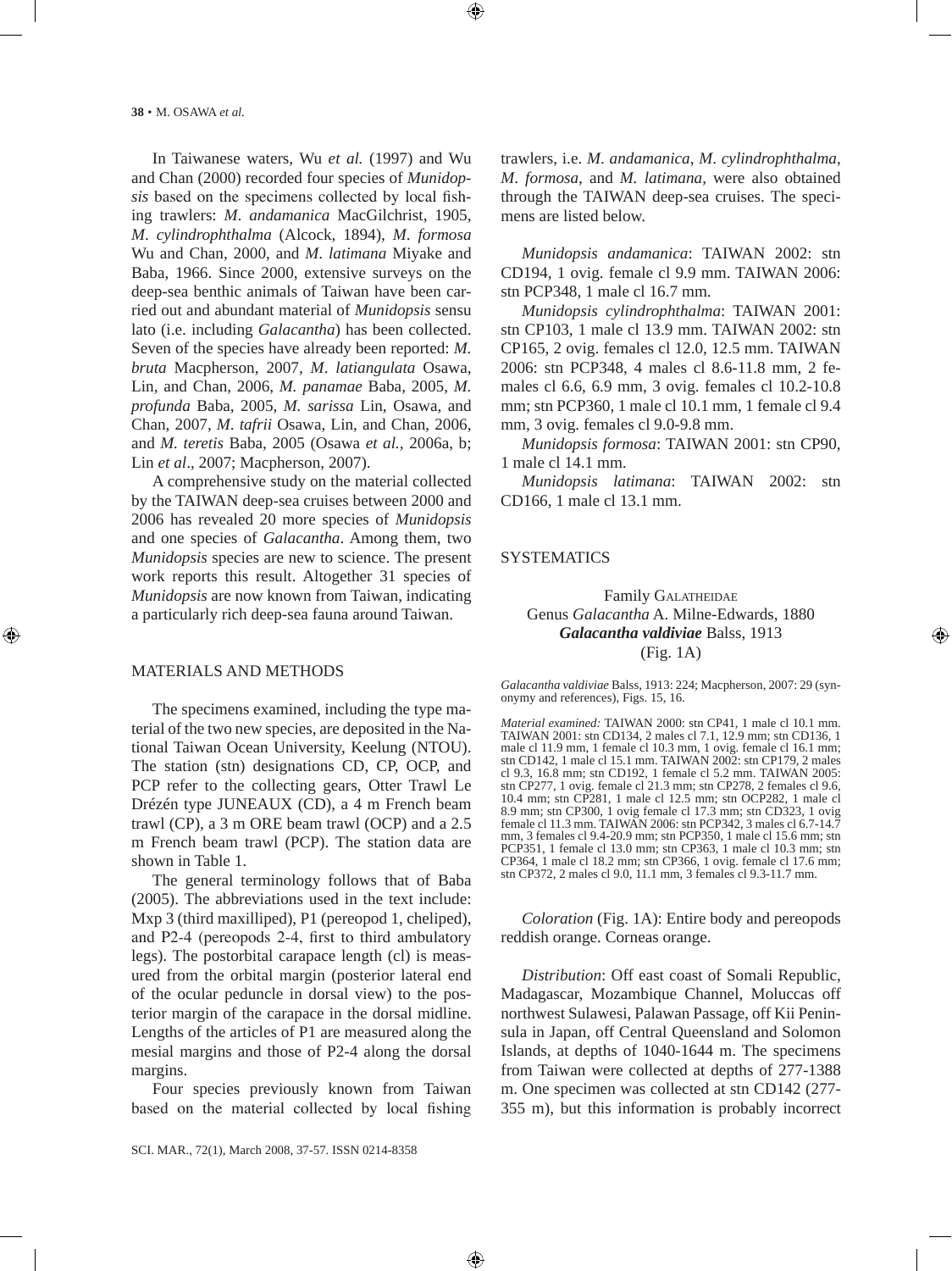Table 1. – Station data of the TAIWAN expeditions and collected species.

| TAIWAN 2000, R.V. "Fisheries Researcher I"<br>CP32, 22°01.7'N, 120°11.1'E, 910–1129 m, 30 Jul 2000: M. kensleyi<br>CP38, 21°57.5'N, 121°03.2'E, 1316-1317 m, 1 Aug 2000: M. pilosa<br>CP41, 22°21.3'N, 121°07.7'E, 1124–1138 m, 1 Aug 2000: G. valdiviae<br>CP53, 24°15.7'N, 122°11.6'E, 2903-2947 m, 3 Aug 2000: M. centrina<br>CP55, 24°26.9'N, 122°18.1'E, 638–824 m, 4 Aug 2000: <i>M.kenslevi</i>                                                                                                                                                                                                                                                                                                                                                                                                                                                                                                                                                                                 |
|----------------------------------------------------------------------------------------------------------------------------------------------------------------------------------------------------------------------------------------------------------------------------------------------------------------------------------------------------------------------------------------------------------------------------------------------------------------------------------------------------------------------------------------------------------------------------------------------------------------------------------------------------------------------------------------------------------------------------------------------------------------------------------------------------------------------------------------------------------------------------------------------------------------------------------------------------------------------------------------|
| TAIWAN 2001, R.V. "Ocean Researcher I"<br>CP90, 24°53.60'N, 122°01.39'E, 300–330 m, 10 May 2001: M. formosa<br>CP103, 24°48.83'N, 122°06.03'E, 367–424 m, 19 May 2001: <i>M. cylindrophthalma</i><br>CD134, 22°16.56'N, 120°06.11'E, 736-1040 m, 22 Nov 2001: G. valdiviae, M. cidaris, M. kensleyi<br>CD136, 22°07.75'N, 120°00.87'E, 998-1211 m, 22 Nov 2001: G. valdiviae, M. pilosa<br>CD142, 22°21.64'N, 120°13.44'E, 277–355 m, 24 Nov 2001: G. valdiviae                                                                                                                                                                                                                                                                                                                                                                                                                                                                                                                        |
| TAIWAN 2002, R.V. "Ocean Researcher I"<br>CP165, 22°24.06'N, 120°13.03'E, 300 m, 25 May 2002: M. similior, M. cylindrophthalma<br>CP166, 22°23.85'N, 120°15.29'E, 200 m, 25 May 2002: M. latimana<br>CP179, 22°21.22'N, 119°54.78'E, 1063-1212 m, 25 Aug 2002: G. valdiviae,<br>CP185, 22°00.54'N, 119°27.94'E, 2334–2543 m, 26 Aug 2002: M. centrina<br>CD192, 22°17.19'N, 120°01.01'E, 960-1302 m, 28 Aug 2002: G. valdiviae<br>CD194, 22°11.60'N, 120°23.82'E, 402–505 m, 29 Aug 2002: <i>M. andamanica</i><br>CD199, 24°25.38'N, 122°12.41'E, 1138–1187 m, 12 Sep 2002: M. bispinoculata, M. pilosa, M. sinclairi                                                                                                                                                                                                                                                                                                                                                                  |
| TAIWAN 2003, R.V. "Ocean Researcher I"<br>CD203, 22°00.20'N, 120°28.94'E, 635–868 m, 29 May 2003: M. bispinoculata, M. serricornis<br>CP214, 24°28.59'N, 122°12.66'E, 490-1027 m, 27 Aug 2003: M. analoga, M. bispinoculata<br>CD226, 22°19.15'N, 121°04.63'E, 1171-1212 m, 29 Aug 2003: M. pilosa<br>CD227, 22°12.04'N, 121°05.29'E, 1232-1260 m, 29 Aug 2003: M. pilosa<br>CD229, 22°13.35'N, 120°01.90'E, 880–1060 m, 30 Aug 2003: M. kensleyi<br>CD230, 22°19.32'N, 120°03.30'E, 795-840 m, 30 Aug 2003: M. trifida                                                                                                                                                                                                                                                                                                                                                                                                                                                                |
| TAIWAN 2004, R.V. "Ocean Researcher I"<br>CP235, 25°22.95'N, 122°43.63'E, 765-806 m, 22 Jul 2004: M. bispinoculata, M. pilosa, M. subchelata<br>CD241, 25°09.51'N, 122°31.87'E, 970–975 m, 24 Jul 2004: M. pilosa                                                                                                                                                                                                                                                                                                                                                                                                                                                                                                                                                                                                                                                                                                                                                                      |
| TAIWAN 2005, R.V. "Fisheries Researcher I"<br>CP277, 24°23.57'N, 122°14.12'E, 1222-1261 m, 14 Jun 2005: G. valdiviae<br>CP278, 24°23.63'N, 122°14.13'E, 1222-1239 m, 14 Jun 2005: G. valdiviae, M. nitida<br>CP281, 24°24.08'N, 122°14.06'E, 1173–1248 m, 15 Jun 2005: G. valdiviae, M. bispinoculata<br>OCP282, 24°23.90'N, 122°14.10'E, 1200-1250 m, 15 Jun 2005: G. valdiviae, M. pilosa<br>CP284, 24°16.34'N, 122°11.67'E, 2220-2424 m, 15 Jun 2005: M. centrina, M. edwardsii<br>CP300, 22°14.56'N, 119°58.72'E, 960-972 m, 11 Aug 2005: G. valdiviae, M. bispinoculata, M. sarissa<br>OCP301, 22°19.39'N, 120°06.89'E, 687-712 m, 11 Aug 2005: M. hirsutissima<br>CD323 (near Pratas Island in the South China Sea), 20° 38.80' N, 117° 47.84' E, 1237–1388 m, 19 Aug 2005: G. valdiviae                                                                                                                                                                                         |
| TAIWAN 2005, R.V. "Ocean Researcher III"<br>PCP334, 22°16.71'N, 120°00.11'E, 975–994 m, 5 Oct 2005: M. sarissa                                                                                                                                                                                                                                                                                                                                                                                                                                                                                                                                                                                                                                                                                                                                                                                                                                                                         |
| TAIWAN 2006, R.V. "Ocean Researcher III"<br>PCP342, 22°16.65'N, 119°59.96'E, 988–1010 m, 8 Mar 2006: G. valdiviae, M. bispinoculata, M. sarissa<br>PCP343, 22°15.70'N, 120°02.13'E, 945–1059 m, 8 Mar 2006: <i>M. kensleyi, M. tuberosa</i> n. sp.<br>PCP344, 22°15.95'N, 120°00.11'E, 995–1073 m, 8 Mar 2006: <i>M. bispinoculata, M. dasypus</i><br>PCP348, 22°21.64'N, 120°11.61'E, 334-430 m, 9 Mar 2006: M. andamanica, M. cylindrophthalma<br>PCP350, 22°20.89'N, 121°07.66'E, 1149–1152 m, 2 Jun 2006: G. valdiviae<br>PCP351, 22°18.24'N, 121°07.52'E, 1151-1168 m, 2 Jun 2006: G. valdiviae,<br>PCP358, 22°09.56'N, 121°07.17'E, 1257–1262 m, 2 Jun 2006: M. bispinoculata, M. nitida, M. pilosa                                                                                                                                                                                                                                                                              |
| TAIWAN 2006, R.V. "Ocean Researcher I"<br>CP360, 22°22.80'N, 121°14.10'E, 287–292 m, 23 Aug 2006: M. cylindrophthalma<br>CP363, 22°09.30'N, 121°07.35'E, 1262–1269 m, 24 Aug 2006: G. valdiviae, M. pilosa<br>CP364, 22°06.33'N, 121°08.22'E, 1260–1275 m, 24 Aug 2006: G. valdiviae, M. nitida, M. pilosa<br>CP365, 22°04.32'N, 121°09.20'E, 1291–1295 m, 24 Aug 2006: M. pilosa<br>CP366, 22°02.87'N, 121°10.08'E, 1301-1302 m, 24 Aug 2006: G. valdiviae, M. centrina, M. sinclairi<br>CP369, 24°18.96'N, 122°04.20'E, 3030–3070 m, 25 Aug 2006: <i>M. centrina, M. pallida</i><br>CP372, 22°23.62'N, 122°14.14'E, 1220–1280 m, 26 Aug 2006: G. valdiviae, M. pilosa<br>CP373, 24°16.29'N, 122°11.65'E, 2233-2551 m, 26 Aug 2006: M. arietina, M. centrina, M. edwardsii, M. pallida<br>CP374, 24°19.20'N, 122°04.22'E, 3032-3065 m, 26 Aug 2006: M. granosa, M. pallida, M. echinata n. sp.<br>CP375, 24°16.24'N, 122°11.72'E, 2216-2497 m, 26 Aug 2006: M. centrina, M. edwardsii |

and the specimen may in fact have been obtained from the preceding stn CD141 (985-1110 m). Most of the specimens examined were collected at depths

of over 1000 m. Station CD323 is located near Pratas Island in the South China Sea, a territory of Taiwan. Genus *Munidopsis* Whiteaves, 1874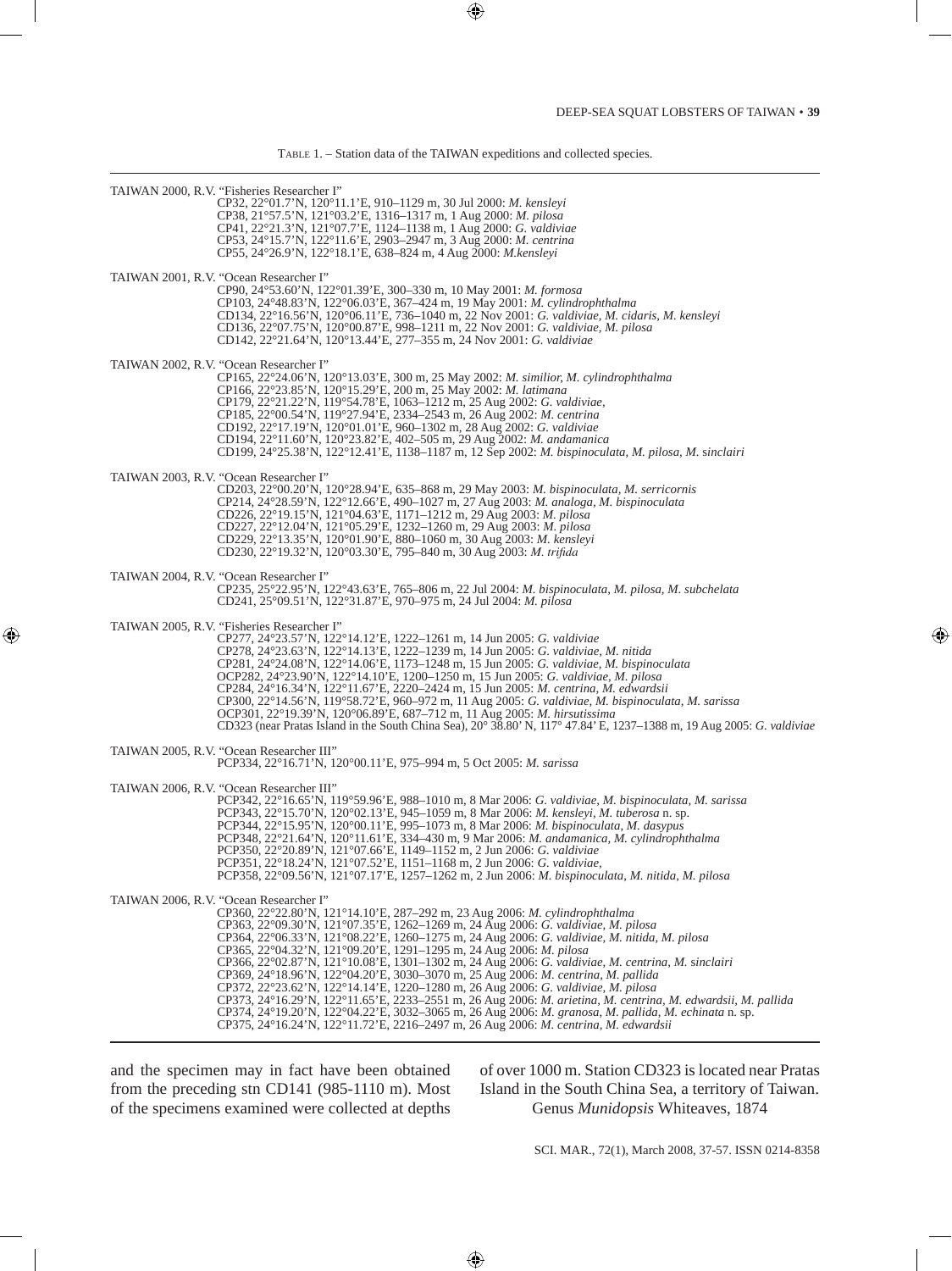

Fig. 1. – Fresh specimens, dorsal view. A, *Galacantha valdiviae* Balss, 1913, stn CP277, ovig. female (cl 21.3 mm); B, *Munidopsis analoga* Macpherson, 2007, stn CP214, male (cl 8.8 mm); C, *Munidopsis arietina* Alcock and Anderson, 1894, stn CP373, male (cl 10.3 mm); D, *Munidopsis bispinoculata* Baba, 1988, CP300, male (cl 11.8 mm); E, *Munidopsis centrina* Alcock and Anderson, 1894, stn CP369, male (cl 20.4 mm); F, *Munidopsis cidaris* Baba, 1994, stn CP134, female (cl 12.3 mm); G, *Munidopsis echinata* n. sp., stn CP374, holotype female (cl 19.7 mm); H, *Munidopsis edwardsii* (Wood-Mason, 1891), stn CP284, male (cl 29.1 mm).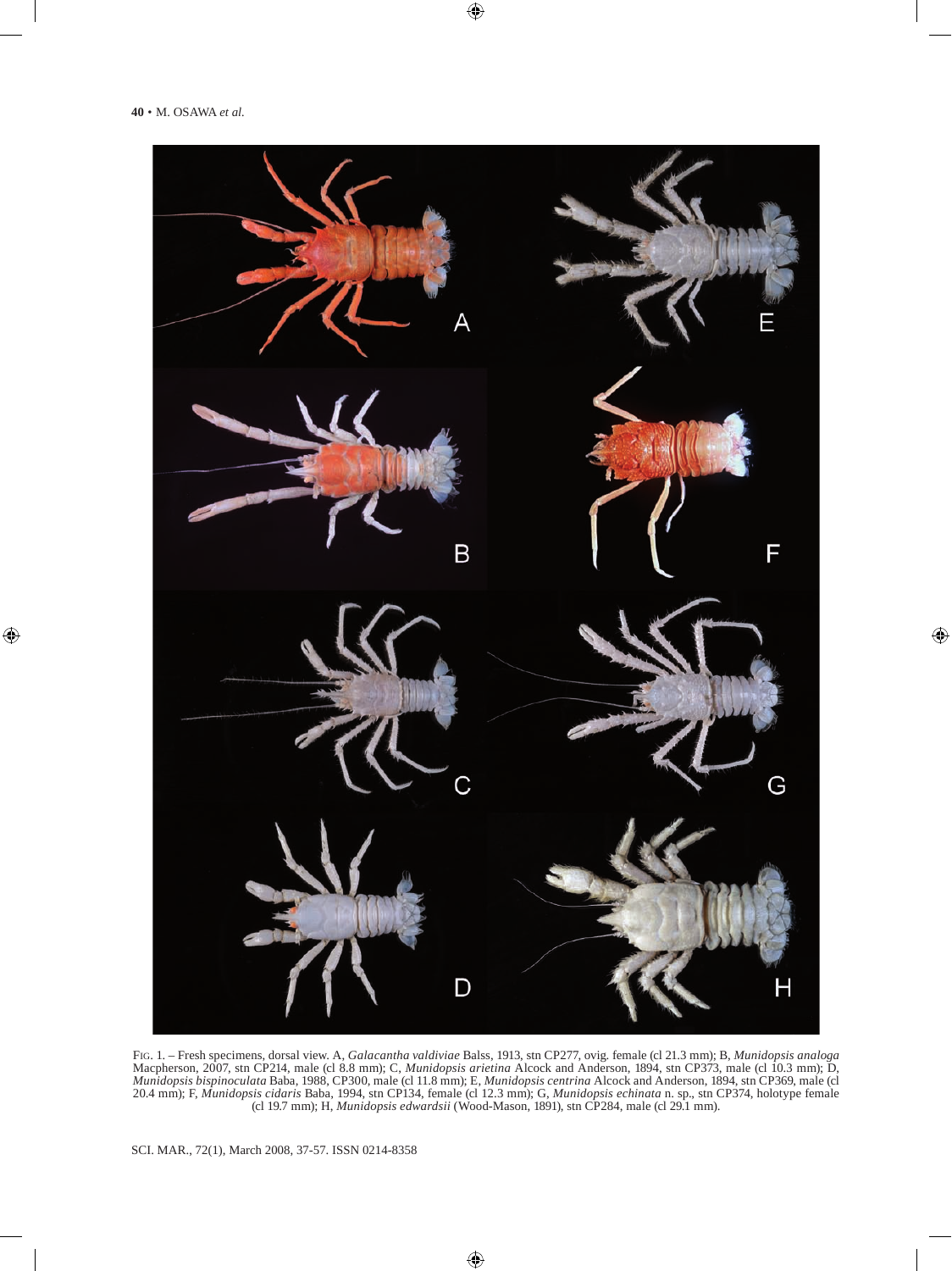# *Munidopsis analoga* Macpherson, 2007 (Fig. 1B)

*Munidopsis analoga* Macpherson, 2007: 34, Fig. 19.

*Material examined*: TAIWAN 2003: stn CP214, 1 male cl 8.8 mm.

*Coloration* (Fig. 1B): Carapace generally reddish orange, anterior part of rostrum and cervical grooves whitish. Abdomen reddish orange on second and third segments but whitish on fourth to sixth segments, telson, and uropods. Corneas orange pink. Pereopods white to pale orange.

*Remarks*: The specimen examined agrees well with the description of Macpherson (2007).

*Munidopsis analoga* closely resembles *M. cylindropthalma,* which also occurs in Taiwan. In addition to the difference in the length of P1 discussed by Macpherson (2007), the two species are distinguished by the armature on the merus of Pl. This segment has three distal spines (lateral, mesial, and dorsal) in *M. analoga,* but it possesses only one distolateral spine in *M. cylindrophthalma*.

*Distribution*: New Caledonia and Fiji, at depths of 600-1180 m. The Taiwan specimen was collected at depths of 490-1027 m.

#### *Munidopsis arietina* Alcock and Anderson, 1884 (Fig. 1C)

*Munidopsis arietina* Alcock and Anderson, 1894: 171; Baba, 2005: 137, Fig. 55, 285.

*Material examined*: TAIWAN 2006: stn CP373 1 male cl 10.3 mm, 1 female cl 10.4 mm.

*Coloration* (Fig. 1C): Carapace, abdomen, and pereopods entirely whitish or pale pink. Corneas orange pink.

*Remarks*: In the specimens examined, there are two spines on the anterior branchial margin of the carapace, and the posterior spine is much smaller than the anterior (no posterior spine for *M. arietina* as described in Alcock and Anderson,1894 and Baba, 2005). This armature agrees fairly well with that of a close relative, *M. bairdii* (Smith, 1884). However, *M. arietina* can be distinguished from *M. bairdii* by the eye-spine being directed anterolaterad (Baba, 2005).

The two specimens examined are different in the arrangement of spines on the carapace and rostrum. The anterior carapace has two mesogastric spines in both specimens, but the protogastric spine is present only in the male. The median end of the cervical grooves also possesses a pair of small spines only in the male. The cardiac region is armed with two pairs of spines. The posterior pair is much smaller than the anterior pair in the male, and it is reduced to a minute tubercle or a short ridge in the female. The posterior elevated ridge bears seven spines in the male, but two median spines in the female. The lateral margin of the rostrum is armed with six left and five right spines in the male, and three left and two right spines in the female. Moreover, the male specimen has a small antennal spine on the right frontal margin of the carapace.

*Distribution*: Bay of Bengal at depths of 2782- 2935 m, and Taiwan at depths of 2233-2551 m. The present record greatly extends its geographical distribution eastwards into the Pacific Ocean.

# *Munidopsis bispinoculata* Baba, 1988 (Fig. 1D)

*Munidopsis bispinoculata* Baba, 1988: 142, Fig. 54; 2005: 137, 285; Macpherson, 2007: 44, Fig. 55D.

*Material examined*: TAIWAN 2002: stn CD199, 1 male cl 7.0 mm, 1 female cl 8.6 mm cl. TAIWAN 2003: stn CD203, 1 male cl 8.4 mm; stn CP214, 1 ovig. female cl 7.8 mm. TAIWAN 2004: stn CP235, 4 ovig. females cl 10.3-12.7 mm. TAIWAN 2005: stn CP281, 1 male 10.2 mm; stn CP300, 2 males cl 10.0, 11.8 mm. TAIWAN 2006: stn PCP342, 1 male cl 9.6 mm, 1 ovig. female cl 7.4 mm; stn PCP344, 1 female cl 8.4 mm; stn PCP358, 1 male cl 11.4 mm.

*Coloration* (Fig. 1D): Entire body and pereopods whitish. Corneas orange.

*Remarks*: The specimens examined have short transverse ridges bearing short setae on the carapace, and the corneas are sometimes rounded rather than subtriangular.

*Distribution*: Madagascar, Philippines, Indonesia, New South Wales, Solomon Islands, Vanuatu and Fiji, at depths of 443-2363 m. The specimens from Taiwan were collected at depths of 490-1262 m.

#### *Munidopsis centrina* Alcock and Anderson, 1894 (Fig. 1E)

*Munidopsis centrina* Alcock and Anderson, 1894: 170; Baba, 2005: 139, Fig. 57, 286 (synonymy and references); Macpherson, 2007: 49.

*Material examined*: TAIWAN 2000: stn CP53, 1 female cl 15.3 mm.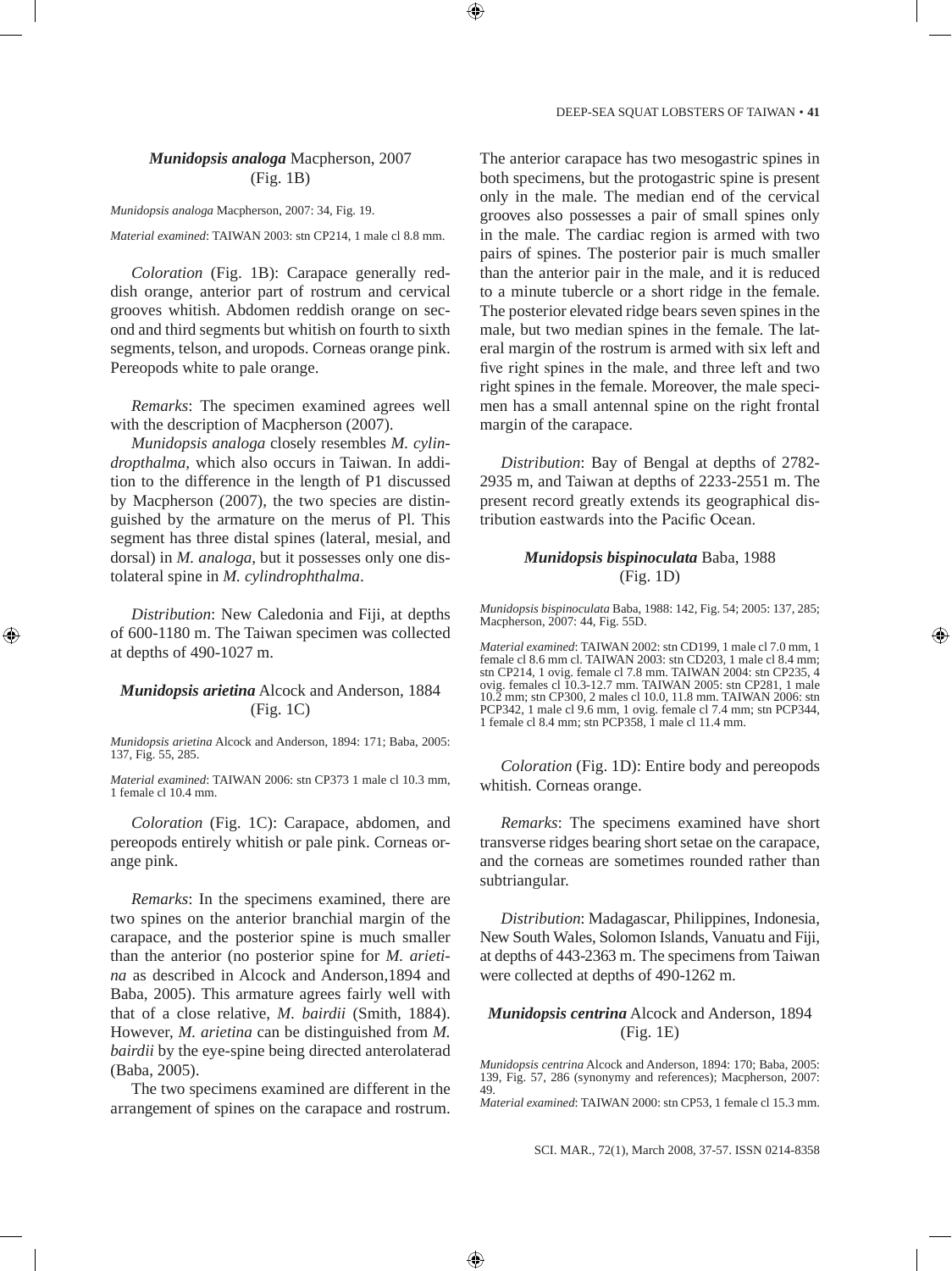TAIWAN 2002: stn CP185, 1 ovig. female cl 17. 1 mm. TAIWAN 2005: stn CP284, 1 male cl 9.6 mm. TAIWAN 2006: stn CP366, 3 males cl 14.5-19.5 mm, 2 females cl 14.2, 16.6 mm; stn CP369, 1 male cl 20.4 mm; stn CP373 1 ovig. female cl 23.7 mm; stn CP375 1 female cl 10.8 mm.

*Coloration* (Fig. 1E): Entire body and pereopods whitish. Corneas orange pink.

*Distribution*: Madagascar, Mozambique Channel, Reunion Island, Bay of Bengal, Tasman Sea and New Caledonia, at depths of 2300-3485 m. The specimens from Taiwan were collected at depths of 1301-3030 m.

# *Munidopsis cidaris* Baba, 1994 (Fig. 1F)

*Munidopsis cidaris* Baba, 1994: 16, Fig. 7; Macpherson, 2007: 53.

*Material examined*: TAIWAN 2001: stn CP134, 1 female cl 12.3 mm.

*Coloration* (Fig. 1F): Carapace, abdomen, and pereopods generally reddish orange. Propodi and dactyli of P2-4 lighter coloured. Fifth and sixth segments of abdomen also lighter in colour, and telson and uropods mostly whitish. Corneas orange.

*Remarks*: Although the only specimen collected lacks both P1, it generally agrees with the original description of *M. cidaris*. The squamiform ridges on the gastric region of the carapace are larger in the present specimen than the holotype. The corneas are subtriangular in the Taiwanese specimen instead of rounded as they are in the holotype.

*Distribution*: Off central Queensland, Australia, the Philippines and Solomon Islands, at depths of 975-1200 m. The Taiwan specimen was obtained from depths of 736-1040 m.

# *Munidopsis dasypus* Alcock, 1894 (Fig. 2A)

*Munidopsis dasypus* Alcock, 1894: 329; Baba 2005: 148, 287 (synonymy and references); Macpherson, 2007: 59.

*Material examined*: TAIWAN 2006: stn PCP344, 1 ovig. female cl 14.4 mm.

*Coloration*: Not recorded.

*Remarks*: The sole specimen has a small spine at the lateral end of the anterior cervical groove of



Fig. 2. – *Munidopsis dasypus* Alcock, 1894, stn PCP344, ovig. female (cl 14.4 mm) (A); *Munidopsis granosa* Alcock, 1901, stn CP374, male (cl 11.3 mm) (B, C); *Munidopsis pallida* Alcock, 1894, stn CP369, female (cl 40.1 mm) (D), stn CP374, male (cl 29.5 mm) (E). A, anterior carapace, and left ocular and antennal peduncles, dorsal view; B, posterior part of sixth abdominal segment and telson, ventral view (short ridges omitted from right side); C, fixed finger of first pereopod, lateral view; D, E, rostrum, left lateral view. Scales equal 3.0 mm.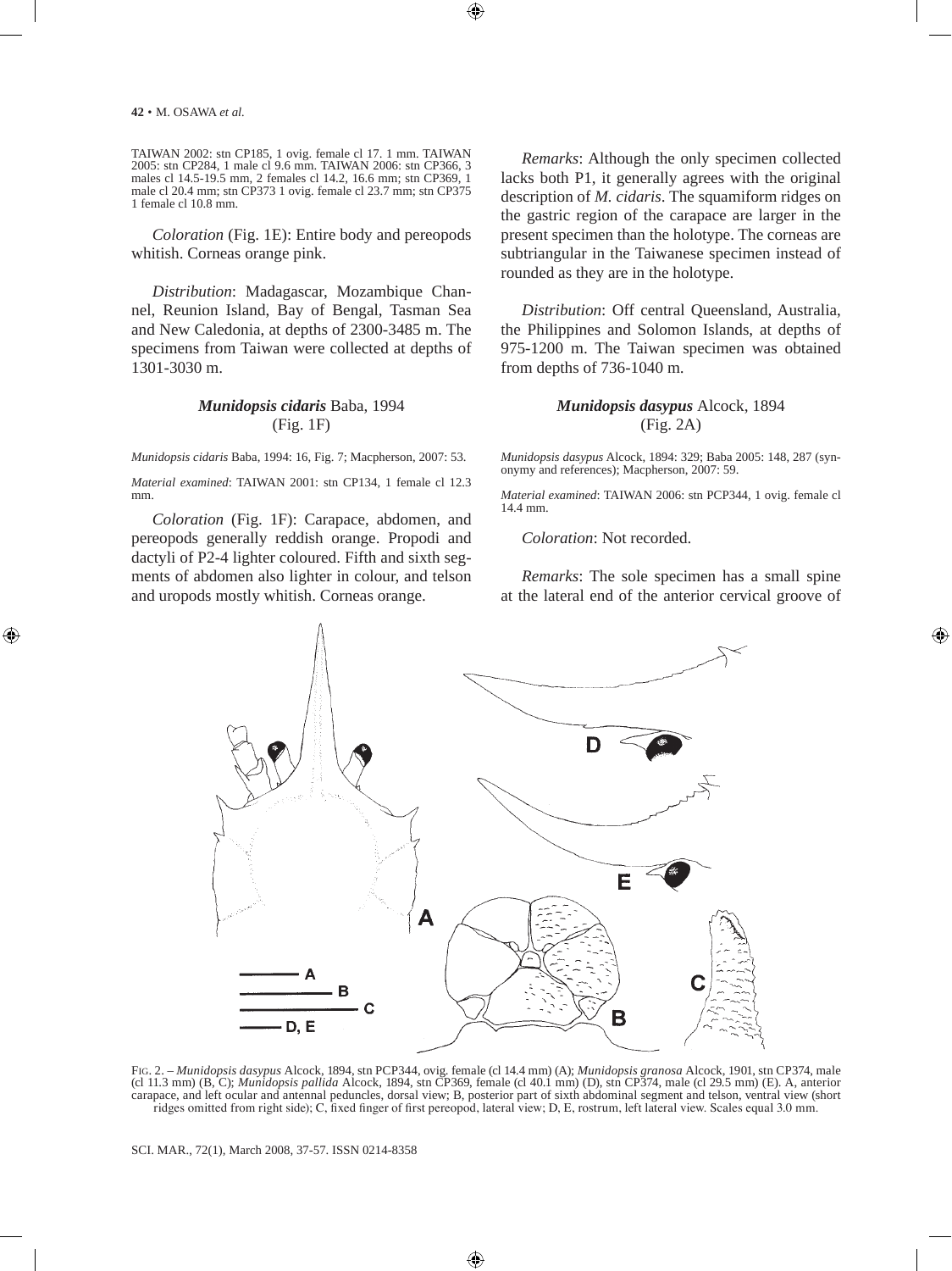the carapace (Fig. 2A), but the spine is absent in the Taiwanese material of its close relative *M. kensleyi* Ahyong and Poore, 2004. Although Ahyong and Poore (2004) mentioned that *M. dasypus* differs from *M. kensleyi* in having longer and more upright spines on the P1-4, our material of these two species shows no clear differences in the spines. The deep excavation on the anterior median part of the thoracic sternite 4 illustrated in Baba (1988: Fig. 60b) is not clearly seen in the present specimen, which is similar to the "Galathea" material identified as *M. dasypus* by Baba (2005). The Taiwanese specimens of *M. kensleyi* also have the excavation weakly marked or indistinct.

*Distribution*: Madagascar, Arabian Sea, Gulf of Aden, Bay of Bengal, Laccadive Sea, Andaman Sea, Exmouth Plateau (Western Australia), Kei Islands, off southwest coast of Halmahera and South China Sea, at depths of 214-1480 m. The Taiwan specimen was collected at depths of 995-1073 m.

# *Munidopsis echinata* n. sp. (Figs. 1G, 3, 4)

*Material examined*: TAIWAN 2006: stn CP374, holotype female cl 19.7 mm (NTOU A00831).

*Etymology*: The specific name is derived from the Latin, *echinatus*, prickly, in reference to the armature on the carapace and abdomen.

*Description*: Carapace (Fig. 3A, B), exclusive of rostrum (postorbital carapace), approximately 1.3 times longer than broad; dorsal surface moderately convex from side to side; anterior and posterior cervical groove distinct but not deep; spines, tubercles, and ridges with few short setae. Gastric region moderately convex, covered with small and moderate-sized spines and tubercles as figured; pair of epigastric spines well developed. Hepatic region with few minute tubercles. Anterior half of branchial and cardiac regions with small spines and tubercles. Posterior part of carapace bearing elevated, interrupted transverse ridges. Posterior cardiac region subtriangular, preceded by shallow transverse depression. Posterior margin preceded by elevated ridge with 4 median spines. Lateral margins subparallel, nearly straight on anterior half and slightly convex on posterior half, not crested; anterior half with strong spines; first spine anterolateral, smaller than second, somewhat divergent anteriorly, located distinctly mesial to level of remaining spines; second spine largest, directed slightly more laterad than preceding; remaining spines small or subequal to first (some spines in broken condition); small spine present at lateral end of posterior cervical groove. Frontal margin strongly oblique, slightly convex; antennal spine absent. Rostrum (distal part broken) (Fig. 3A, B) narrow, weakly upturned in lateral view; lateral margins with minute denticles; dorsal surface slightly convex, with rounded, median longitudinal carina; ventral surface with weak, rounded, longitudinal ridge in midline.

Pterygostomian flap (Fig. 3B) with flattened small tubercles on anterior half and elevated, interrupted oblique ridges on posterior half; anterior margin narrowly rounded, bearing spinule.

Sternal plastron as long as wide when measured along midline, maximum width at sternite 7. Sternite 3 (Fig. 3C) approximately 3.3 times as broad as long when measured along midline; anterior margin divided into 2 round lobes by median notch, each lobe with small spine at each mesial and lateral end. Sternite 4 (Fig. 3C) anteriorly narrowed, not contiguous with posterior margin of sternite 3; greatest width approximately 3.2 times that of sternite 3; anterior margins oblique, somewhat concave, each with row of flattened tubercles and setae; surface depressed in midline, with pair of tufts of short setae. Sternites 5-7 nearly smooth on surface, with row of setae on each anterior ridge.

Abdomen (Fig. 3A, B) with short and moderately long setae on transverse ridges and pleura; segments 2-4 each with 2 moderately elevated, blunt transverse ridges separated by transverse groove, anterior ridges with 3 spines on segments 2 and 3 but 1 spine on segment 4; segment 5 without distinct transverse ridges, weakly convex on median surface; segment 6 (Fig. 3D) flattish, with posteromedian lobe strongly produced, overreaching weakly convex posterolateral lobes. Telson (Fig. 3D) composed of 8 calcified plates.

Ocular peduncle (Fig. 3A, B, E) immovable, with strong distomesial eye-spine directed anterolaterally; lateral margin unarmed; cornea lateral, moderately large, approximately 0.9 of width of article 3 of antennal peduncle in dorsal view, semicircular, cupped within broad-base eyestalk.

Basal article of antennular peduncle (Fig. 3E) with dorsolateral spine distinctly smaller than ventrolateral, smooth; ventrolateral spine also smooth,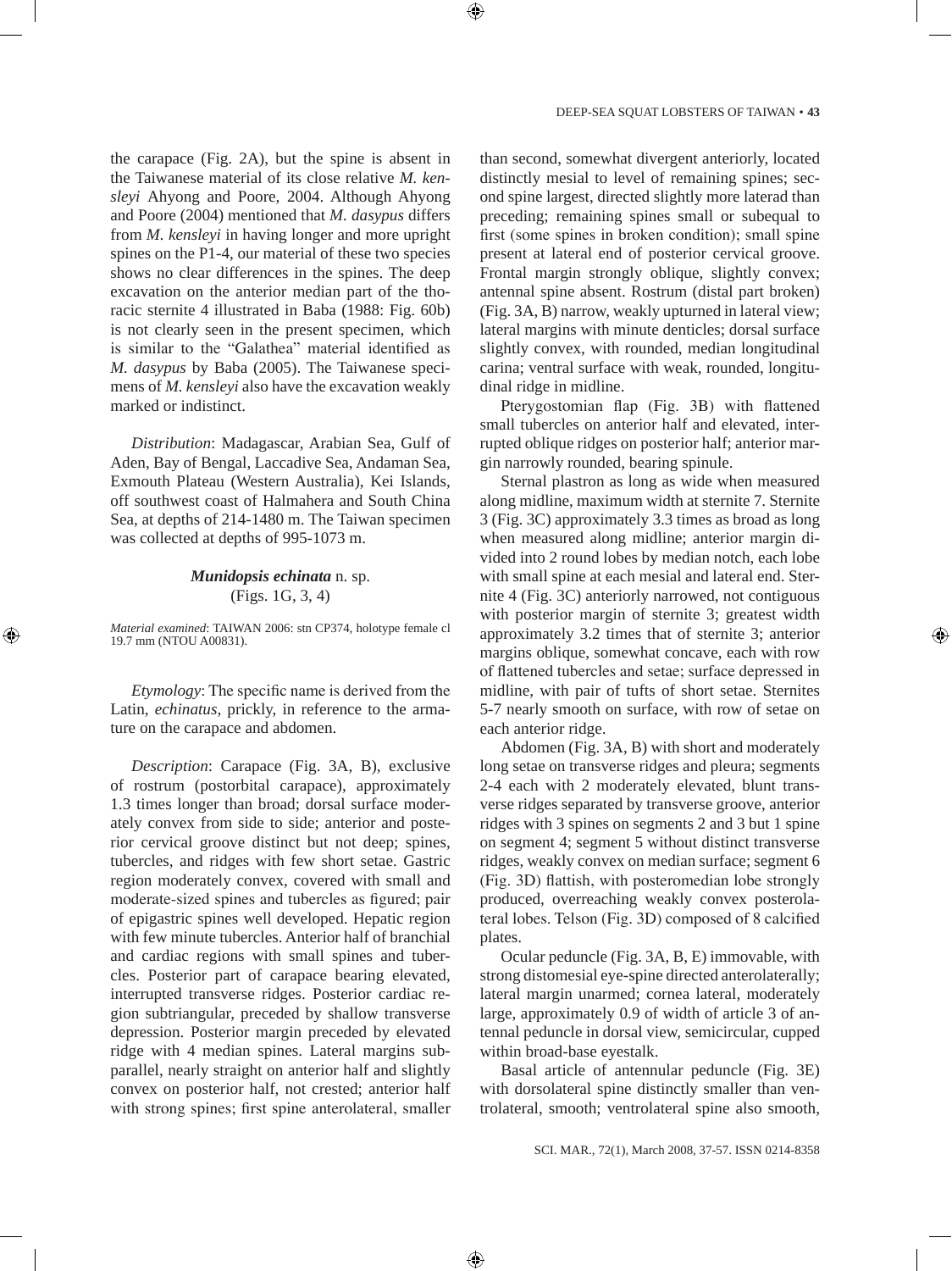

Fig. 3. – *Munidopsis echinata* n. sp., holotype female (cl 19.7 mm). A, carapace, abdomen, and ocular and antennal peduncles, dorsal view (setae omitted from right side); B, same, right, lateral view; C, anterior part of sternal plastron, ventral view (setae omitted from left side); D, telson and posterior part of sixth abdominal segment, ventral view (setae omitted from left side); E, left pterygostomian flap, basal article of antennular peduncle, and antennal and ocular peduncles, lateral view; F, left third maxilliped, lateral view. Scales equal 1.0 mm.

slender; lateral margin with spinules; ventral surface with transverse row of short denticulate scales and small spine; distomesial margin with row of small denticles and strong spine at mesial angle, small dorsal spine present.

Antennal peduncle (Fig. 3E) overreaching anterior margin of cornea by length of article 4 and reaching tip of eye-spine by distal margin of article 5. Article 1 with short, distomesial and distolateral spines; distomesial spine slightly longer than distolateral, barely reaching half of article 2. Article 2 also bearing distomesial and distolateral spines, distomesial spine smaller than distolateral. Article 3 with dorsodistal, distomesial, and distolateral spines, distomesial spine largest; ventrodistal margin tuberculate. Article 4 with dorsodistal, distomesial, distolateral, and ventrodistal spines; dorsodistal spine largest, distolateral spine minute.

Mxp 3 ischium (Fig. 3F) slightly shorter than merus when measured on extensor margin; extensor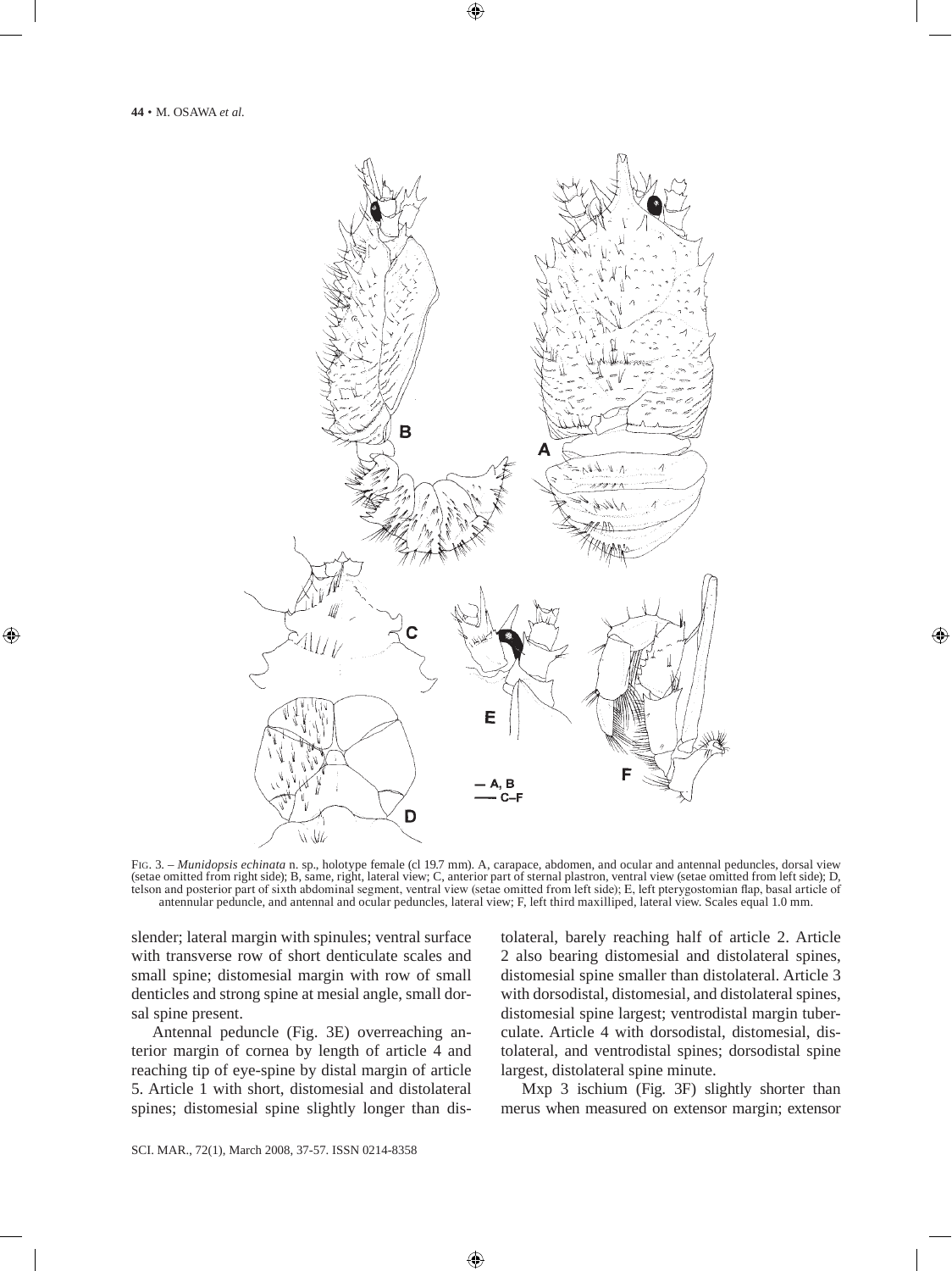

Fig. 4. – *Munidopsis echinata* n. sp., holotype female (cl 19.7 mm). A, left first pereopod, dorsal view; B, same, chela and distal part of carpus, ventral view; C, right second pereopod, lateral view (distal articles broken); D, same, mesial view (setae omitted); E, right third pereopod, lateral view; F, same, dactylus and distal part of propodus, lateral view (setae omitted); G, right fourth pereopod, lateral view (setae omitted). Scales equal 1.0 mm.

margin with small distal spine; flexor margin sharply ridged, terminating in small spine; mesial ridge (crista dentata) with row of 19-23 small corneous teeth; lateral surface nearly smooth. Merus with few short ridges on lateral surface; flexor margin with 3 moderate-sized spines and several smaller spines; extensor margin with small distal spine and subdistal spinule. Carpus with low processes on extensor surface. Propodus and dactylus nearly smooth. Exopod distinctly overreaching distal margin of merus. Epipod reduced.

P1 (Fig. 4A, B), subequal, moderately slender, 1.7 times longer than postorbital carapace (excluding rostrum); spines, protuberances, and short transverse ridges accompanied with setae. Ischium with small spine on each of dorsodistal, distolateral, and ventrolateral margins; ventral surface with some small spines; ventromesial margin with row of spines, distal spine strongest. Merus 3.5 times as long as broad when measured on dorsodistal margin excluding spines, armed with 4 rows of spines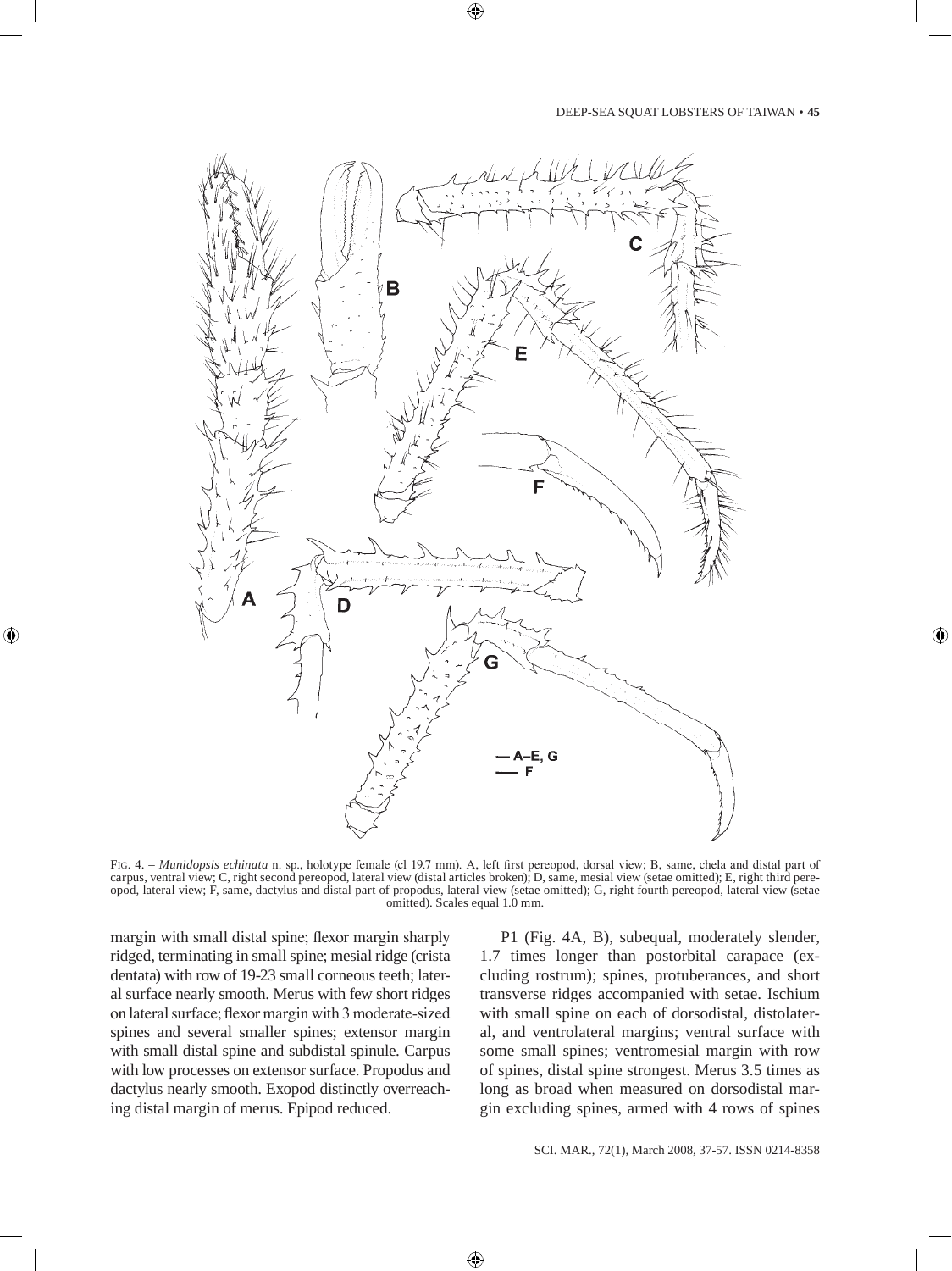(dorsomesial, dorsolateral, ventrolateral, and ventromesial), distal spine strongest among spines of same row; surfaces also with some smaller spines. Carpus 1.5 times longer than broad when measured on dorsodistal margin; dorsomesial and dorsolateral margins each with 2 distinct spines, distal spines larger; surfaces with some much smaller spines and protuberances. Palm comparatively slender, moderately inflated, 1.2 times length of carpus, 1.5 times as long as broad when measured at bases of fingers; lateral margin weakly concave at base of fixed finger, armed with irregular row of spines along each of dorsomesial and dorsolateral margins, dorsomesial row composed of 2 strong spines and dorsolateral row of 2 or 3 moderately large spines; dorsal surface also with 2 irregular rows of 2 spines and scattered short ridges, distolateral spine much larger; ventral surface with scattered short ridges. Fingers 1.2 times as long as palm; opposable margins nearly straight, not gaping, distally spooned; prehensile edges each with row of small subacute teeth, proximal teeth obsolete; distal margins each with row of small, rounded teeth; fixed finger without denticulate carina on distolateral surface.

P2-4 (Fig. 4C-G) long, slender, subcylindrical; both P2 missing dactyli and distal parts of propodi; left P3 lacking dactylus; right P3 overreaching tip of Pl by entire length of dactylus; P3 longer than P4; surfaces with sparse, short to moderately long setae, most numerous on dactyli. Ischia each with elevated ridge on dorsal surface; ventral surface also with few short, elevated ridges; ventrodistal margin with row of short spines. Meri longest on P2, decreasing in length posteriorly, elongate, subrectangular in lateral view, each with dorsal crest bearing row of strong spines continued onto corresponding crest on carpus, distal spine largest; lateral surface with some small spines, and also with elevated, short transverse ridges on P4; distolateral margin with rounded lobe; ventrolateral margin with irregular rows of spines, distal spine prominent; mesial surface flattish, smooth; dorsomesial and ventromesial margins each delimited by row of elevated, very short transverse ridges, and also with small spines on P4; ventrodistal margin with small spine, largest on P3; ventral surface with elevated, short transverse ridges and small spines. Carpi each with row of spines on dorsal crest, distal spine largest; lateral surface also with elevated crest bearing small proximal spine and few short ridges somewhat dorsally along midline, and oblique row of few short ridges ventrally, distal ridge denticulate; ventral surface nearly smooth; ventrodistal margin produced, with slender spine; mesial surface with few very short ridges. Propodi, exclusive of distal rounded projection, 8.0-8.4 times as long as high when measured at base of distal projection; dorsal surface flattish, nearly smooth; dorsolateral and dorsomesial margins each delimited by row of elevated and flattened short ridges, few spines present on proximal half; lateral surface with weakly elevated short ridges in midline; ventral surface somewhat flattish, bearing short, transverse ridges; ventrodistal margin with 1 or 2 short corneous spines, lateral spine always present, mesial spine minute or absent; mesial surface with scattered small protuberances. Dactyli 0.5-0.6 length of propodi, each terminating in slender corneous claw; dorsal, lateral, and mesial surfaces nearly smooth; ventral margin gently curved, with row of 12 or 13 low, proximally diminishing processes, each process supporting slender corneous spine or bristle.

Epipods absent from P1-4.

*Coloration* (Fig. 1G): Entire body and pereopods whitish. Corneas orange pink.

*Remarks*: The new species is most closely allied to *M. colombiana* Pequegnat and Pequegnat, 1971 known from the Colombian Basin in the Caribbean Sea in almost all aspects except in having no antennal spine on the frontal margin of the carapace (a distinct antennal spine is present in *M. colombiana*), a long spine on the distomesial margin of the antennular basal article (two or three spines in *M. colombiana*, and these spines may bear accessory spinules), and the antennal peduncle overreaching the anterior margin of the cornea by the length of the article 4 (antennal peduncle not reaching anterior margin of cornea in *M. colombiana*).

*Munidopsis echinata* also resembles *M. abyssicola* Baba, 2005 known from Kermadec Deep in the southwest Pacific and the Atlantic Ocean, and *M. gladiola* Macpherson, 2007 from Walvis Ridge in the southeast Atlantic and southwest Indian Ocean. The common characters found in these three species include the carapace with some spines on the gastric region, the abdominal segment 6 with the posteromedian lobe well produced, the ocular peduncle bearing a distinct distomesial eye-spine, the P1 without epipod and a denticulate carina on the lateral surface of the fixed finger, and the P2-4 dactyli not cristate on the lateral and mesial surfaces. *Munidopsis echi-*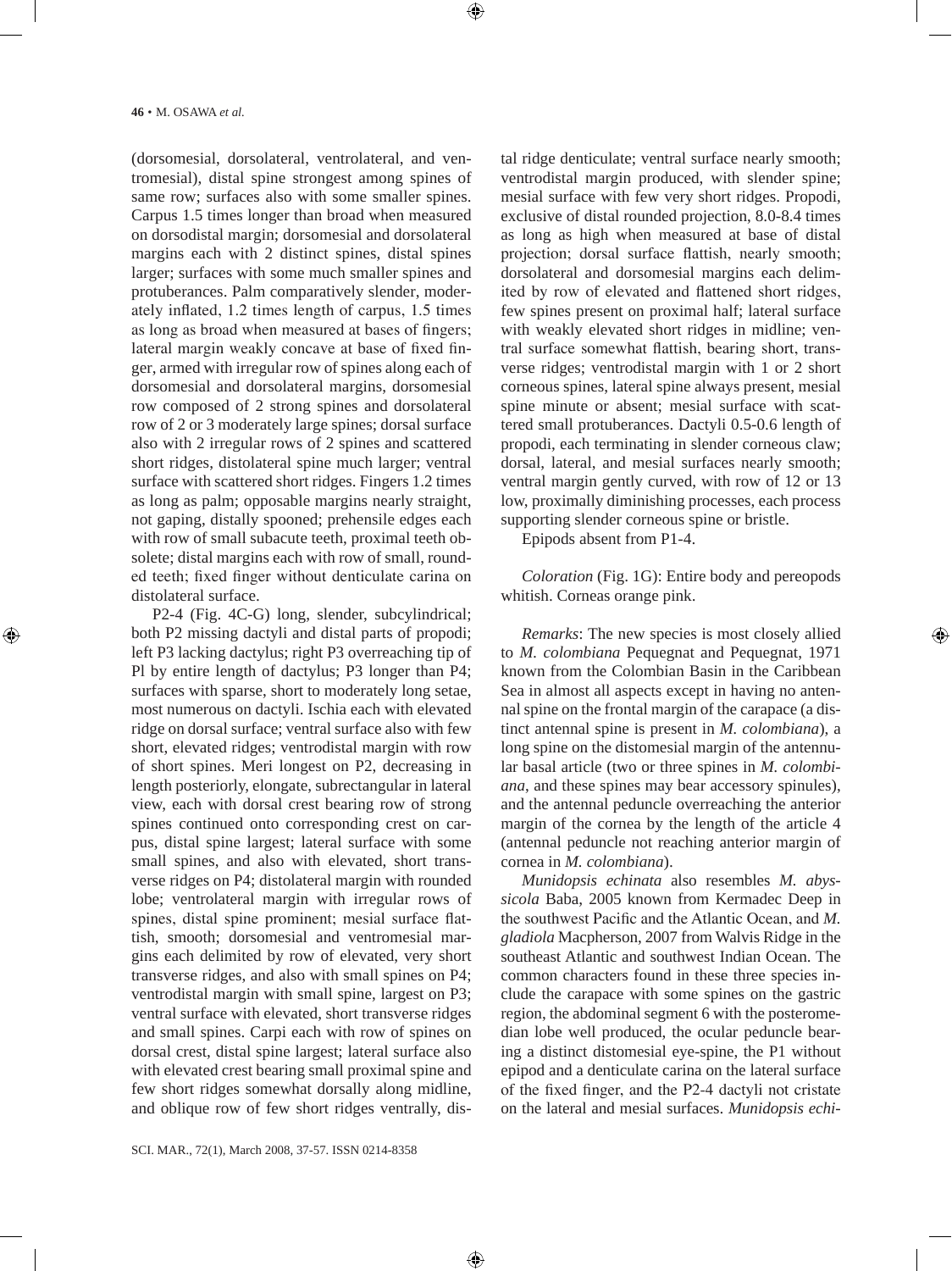*nata* and *M. abyssicola* also have the abdominal segment 6 with a strongly produced posteromedian lobe, a large distomesial eye-spine clearly overreaching the distal margin of the cornea, and the P2-4 propodi bearing some small spines on the dorsal crests and dactyli being moderately curved on the ventral margin. Moreover, the new species and *M. gladiola* both have a pair of prominent epigastric spines and the P1 palm armed with spines on the mesial margin. However, *M. echinata* is distinguished from these two species by the armature of the posterior margin of the carapace and abdominal segments 2-4. The elevated ridge along the posterior margin of the carapace has four median spines in the new species, whereas it possesses only two median spines in *M. gladiola* and a row of spines along the entire margin in *M. abyssicola*. The abdominal segments 2, 3, and 4 of *M. echinata* are armed with three, three, and one spines on the anterior transverse ridge, respectively, but those of *M. abyssicola* and *M. gladiola* are all unarmed.

#### *Distribution*: Taiwan, in 3032-3065 m.

#### *Munidopsis edwardsii* (Wood-Mason, 1891) (Fig. 1H)

*Elasmonotus Edwardsii* Wood-Mason in Wood-Mason and Alcock, 1891: 201.

*Munidopsis edwardsii*: Baba, 2005: 149, 288 (synonymy and references); Macpherson, 2007: 67.

*Material examined*: TAIWAN 2005: stn CP284, 1 male cl 29.1 mm. TAIWAN 2006: stn CP373, 1 female cl 29.0 mm; stn CP375 1 male cl 15.6 mm.

*Coloration* (Fig. 1H): Entire body and pereopods whitish. Corneas orange pink.

*Remarks*: P2 only extends to the base of the P1 dactylus in the specimen of stn CP284. In the other Taiwanese specimens as well as the material of Baba and Poore (2003) and Baba (2005), P2 overreaches P1.

*Distribution*: Bay of Bengal, southwest of Sri Lanka and New South Wales, at depths of 1379- 2610 m. The Taiwan specimens were collected at depths of 2220-3065 m.

# *Munidopsis granosa* Alcock, 1901 (Figs. 2B, C, 5A)

*Munidopsis* (*Orophorhynchus*) *granosa* Alcock, 1901: 266, pl. 3:  $Fig. 1.$ 

*Munidopsis granosa*: Baba, 2005: 149, 289 (synonymy and references).

*Material examined*: "TAIWAN 2006": stn CP374, 1 male cl 11.3 mm

*Remarks*: The specimen examined agrees well with the recent diagnosis of *M. granosa* given by Baba (2005), except the abdominal segment 6 with the distolateral lobes distinctly overreaching the slightly convex posteromedian margin, the telson composed of ten calcified plates (a small plate is present between the lateromedian and distal plates; Fig. 2B), and the P1 fixed finger with a short denticulate carina on the distolateral margin (Fig. 2C).

*Coloration* (Fig. 5A): Carapace, abdomen, and pereopods entirely whitish. Corneas orange pink.

*Distribution*: Mozambique Channel and Bay of Bengal at depths of 2610-3485 m, and Taiwan at depths of 3032-3065 m. The present record greatly extends its geographical distribution eastwards into the Pacific Ocean.

#### *Munidopsis hirsutissima* Balss, 1913 (Fig. 5B)

*Munidopsis hirsutissima* Balss, 1913a: 223; Macpherson, 2007: 70 (synonymy and references).

*Material examined*: TAIWAN 2005: stn OCP301, 1 female cl 21.4

*Coloration* (Fig. 2B): Carapace, abdomen, and pereopods entirely whitish; setae brown.

*Remarks*. In the specimen examined, the P1 palm is robust, somewhat flattish, and about 1.4 times as long as the dactylus, and a small antennal spine is present on the left side but absent on the right side of the frontal margin of the carapace.

*Distribution*: West of Sumatra, Solomon Islands and Fiji at depths of 495-1280 m, and Taiwan at depths of 687-712 m.

# *Munidopsis kensleyi* Ahyong and Poore, 2004 (Fig. 5C)

*Munidopsis kensleyi* Ahyong and Poore, 2004b: 50, Fig. 50; Baba, 2005: 290 (synonymy and references); Macpherson, 2007: 73, Fig. 55I.

*Material examined*: TAIWAN 2000: stn CP32, 1 male cl 9.0 mm, 1 female cl 5.3 mm; stn CP55, 1 female cl 11.9 mm. TAIWAN 2001: stn CD134, 2 males cl 14.6, 14.2 mm, 1 female cl 11.5 mm, 1 ovig. female cl 10.8 mm. TAIWAN 2003: stn CD229, 2 males cl 14.3, 14.7 mm, 2 females cl 11.1, 11.3 mm. TAIWAN 2006: stn PCP343, 1 male cl 12.4 mm, 2 ovig. females cl 12.6, 13.6 mm.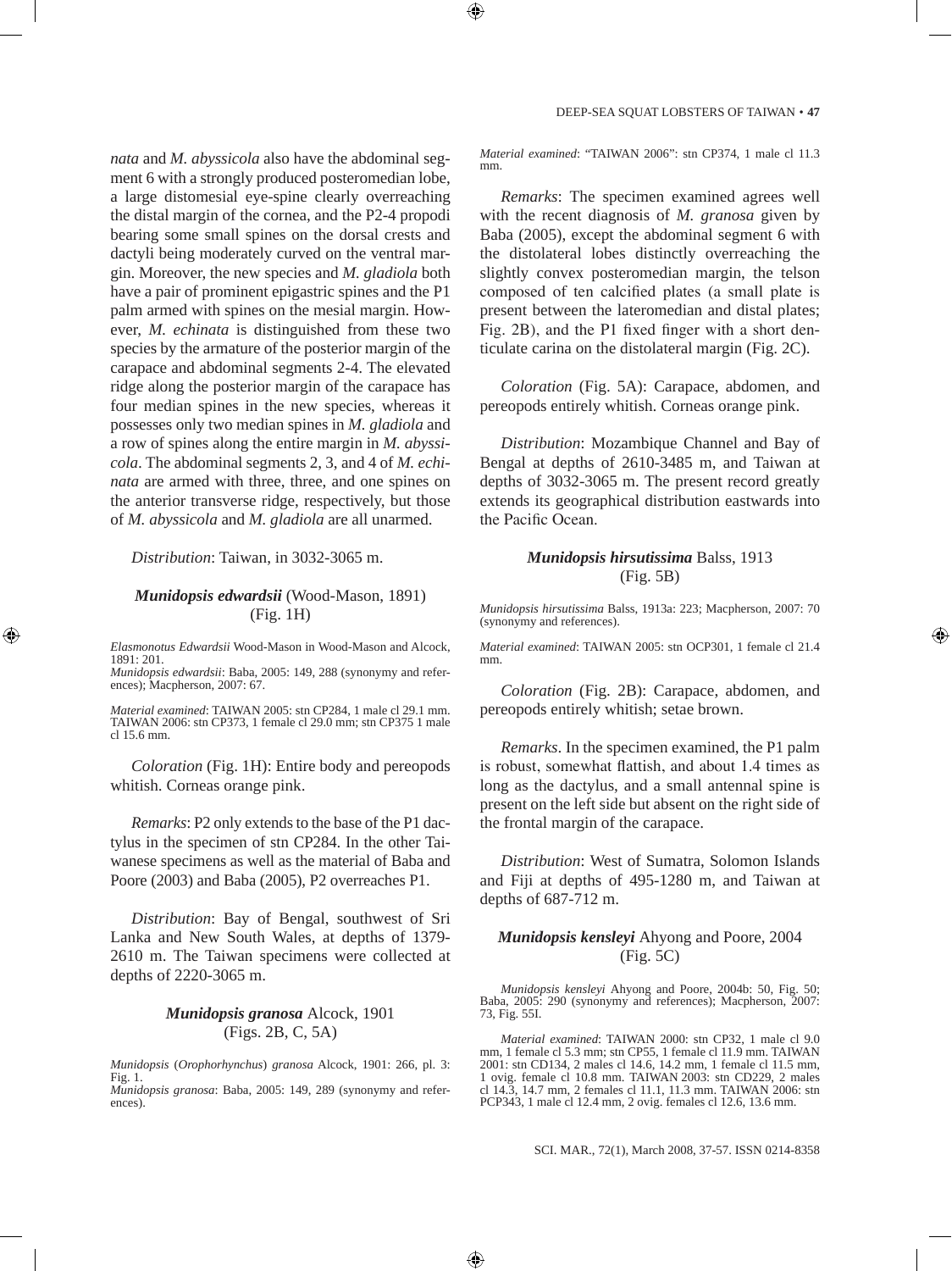

Fig. 5. – Fresh specimens, dorsal view. A, *Munidopsis granosa* Alcock, 1901, stn CP374, male (cl 11.3 mm); B, *Munidopsis hirsutissima* Balss, 1913, stn OCP301, female (cl 21.4 mm); C, *Munidopsis kensleyi* Ahyong and Poore, 2004, stn CD229, male (cl 14.7 mm); D, *Munidopsis nitida* (A. Milne-Edwards, 1880), stn CP364, female (cl 20.0 mm); E, *Munidopsis pallida* Alcock, 1894, stn CP369, female (cl 40.1 mm); F, *Munidopsis pallida* Alcock, 1894, stn CP374, 1 male (cl 29.5 mm).

*Coloration* (Fig. 5C): Entire body generally reddish orange; grooves on carapace, telson, and uropods paler coloured, whereas P1 deeper coloured. Corneas pink.

*Remarks*: The lateral end of the anterior cervical groove is unarmed or has a small blunt projection in the specimens examined. The armature on the lateral margin of the carapace is a primary difference between *M. kensleyi* and *M. dasypus* (Baba, 2005: 148).

*Distribution*: Off northwest of South Africa, New South Wales, Chesterfield Islands, Solomon Islands, New Caledonia, Wallis and Futuna and Vanuatu, at depths of 476-1313 m. The Taiwan specimens were collected at depths of 638-1129 m.

*Munidopsis nitida* (A. Milne-Edwards, 1880) (Fig. 5D)

*Orophorhynchus nitidus* A. Milne Edwards, 1880: 59.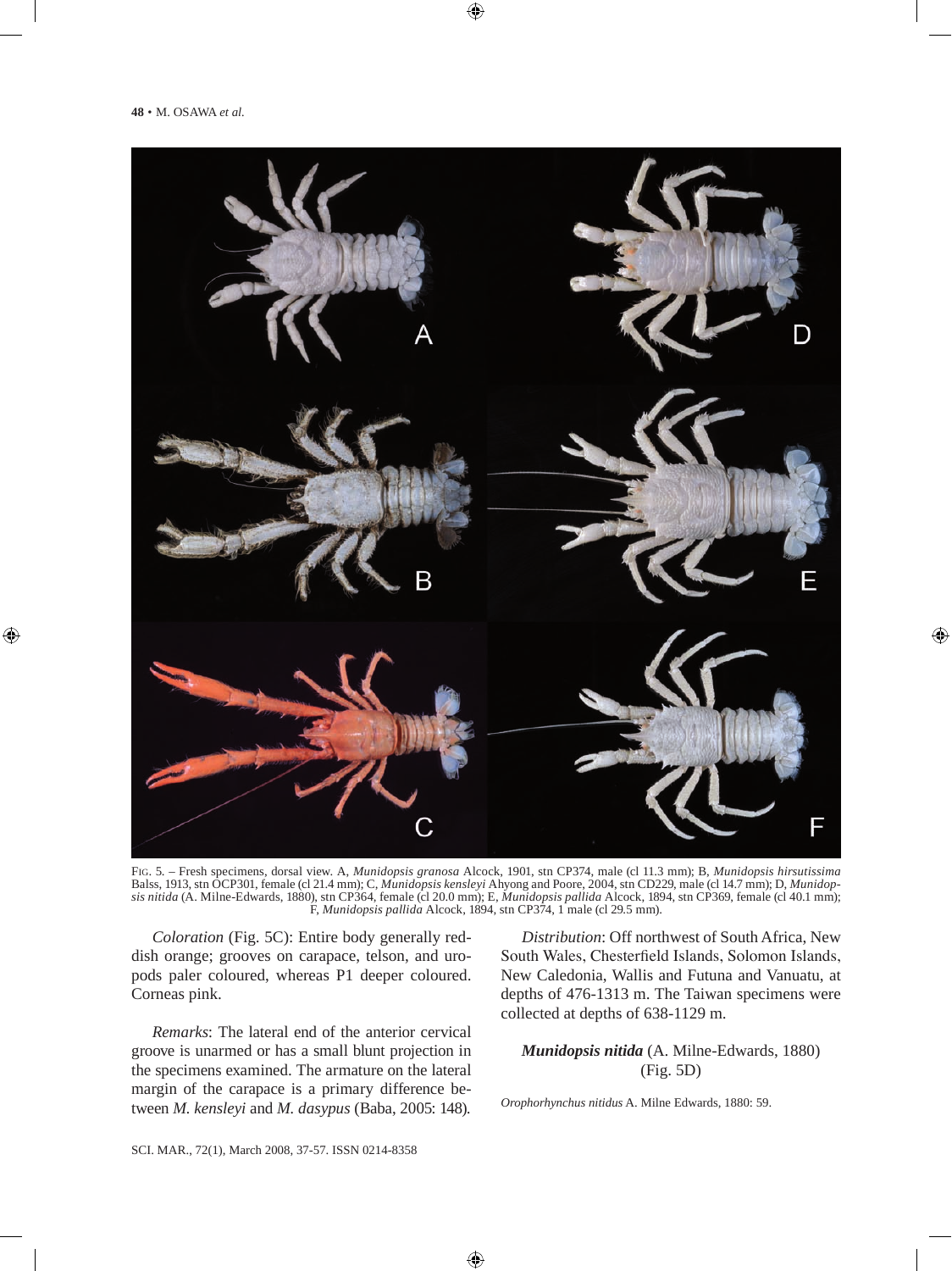*Munidopsis nitida*: Baba, 2005: 158, Figs. 72, 73, 291 (synonymy and references); Macpherson, 2007: 85.

*Material examined*: TAIWAN 2005: stn CP278, 1 female cl 18.4 mm. TAIWAN 2006: stn PCP358, 1 male cl 17.8 mm; stn CP364, 1 female cl 20.0 mm.

*Coloration* (Fig. 5D): Entire body and pereopods whitish. Corneas orange pink.

*Distribution*: Western Atlantic in the West Indies, Gulf of Mexico, southwest Brazil, and Gulf of Guinea. Indo-Pacific from the Mozambique Channel, Madagascar, southwest Indian Ocean, Gulf of Aden, Bay of Bengal, between Papua and Admiralty Islands, Indonesia, Philippines, Japan, Solomon Islands, New Caledonia, Vanuatu and Gulf of Panama. At depths of 222-3680 m. Macpherson (2007) noted that the shallow record from the Solomon Islands (222-228 m) should be considered with caution, because most of the records were well below 800 m. The Taiwan specimens were collected at depths of 1222-1275 m.

#### *Munidopsis pallida* Alcock, 1894 (Figs. 2D, E, 5E, F)

*Munidopsis subsquamosa* var. *pallida* Alcock, 1894: 331. *Munidopsis pallida*: Baba, 2005: 161, Figs. 74, 75, 292 (synonymy and references).

*Material examined*: TAIWAN 2006: stn CP369, 1 female cl 40.1 mm; stn CP373, 1 female cl 14.0 mm; stn CP374, 1 male cl 29.5 mm.

*Coloration* (Fig. 5E, F): Entire body and pereopods whitish. Corneas orange pink.

*Remarks*: The present specimens differ in some characters from the recent description of *M. pallida*  given by Baba (2005). The rostrum of the specimen from stn CP374 (Fig. 2E) is much more strongly upturned than the other specimens examined (Fig. 2D) and the specimen from the Bay of Bengal of Baba (2005). In the specimens from stn CP369 and CP374, the anteroateral spine of the carapace is directed somewhat anterolaterally (vs. directed straight forward). The dactyli of the P2-4 are considerably narrowed distally in the Taiwanese specimens (vs. relatively broad distally).

*Distribution*. Bay of Bengal at depths of 2610- 3299 m, and Taiwan at depths of 2233-3070 m. The present record greatly extends its geographical distribution eastwards into the Pacific Ocean.

# *Munidopsis pilosa* Henderson, 1885 (Fig. 6A)

*Munidopsis pilosa* Henderson 1885: 415; Baba, 2005: 293 (references); Macpherson, 2007: 93.

*Material examined*: TAIWAN 2000: stn CP38, 5 males cl 4.3-10.8 mm, 7 females 3.3-9.3 mm. TAIWAN 2001: stn CD136, 1 female cl 8.6 mm. TAIWAN 2002: stn CD199, 2 males cl 9.3, 9.6 mm. TAIWAN 2003: stn CD226, 1 male cl 5.4 mm; stn CD227, 12 males cl 5.1-10.6 mm, 4 females cl 5.8-11.1 mm, 1 ovig. female cl 10.5 mm. TAIWAN 2004: stn CP235, 3 males cl 4.4-12.2 mm, 1 female cl 5.9 mm, 1 ovig. female cl 9.9 mm; stn CP241, 1 male cl 9.1 mm. TAIWAN 2005: stn OCP282, 1 male cl 11.5 mm, 1 ovig. female cl 10.1 mm. TAIWAN 2006: stn PCP358, 1 ovig. female cl 9.3 mm; stn CP363, 5 males cl 7.6-11.4 mm, 2 females cl 5.9, 8.4 mm, 4 ovig. females cl 8.0-10.2 mm; stn CP364, 6 males cl 6.2-12.1 mm, 2 females cl 9.6, 11.3 mm, 12 ovig. females cl 7.3-11.3 mm; stn CP365, 1 ovig. female cl 11.5 mm; stn CP372, 2 ovig. females cl 8.6, 11.6 mm.

*Coloration* (Fig. 6A): Entire body and pereopods whitish; setae pale brown. Corneas orange pink.

*Remarks*: The specimens from stn CP235 were found to be in association with sunken wood, together with *M. subchelata*.

*Distribution*: Madagascar, Andaman Sea, Indonesia, Philippines, Solomon Islands, Vanuatu and Tonga Islands, at depths of 732-1640 m. The Taiwan specimens were collected at depths of 970-1317 m.

#### *Munidopsis serricornis* (Lovén, 1852) (Fig. 6B)

*Galathea serricornis* Lovén, 1852: 22. *Munidopsis serricornis*: Baba, 2005: 185, 295 (synonymy and references); Macpherson and Segonzac, 2005: 42; Macpherson, 2007: 97.

*Material examined*: TAIWAN 2003: stn CD203, 1 male cl 7.7 mm.

*Coloration* (Fig. 6B): Body and pereopods generally pinkish orange, P1 deeper coloured. Corneas pink.

*Remarks*: The present specimen has a pair of small blunt, granulate epigastric processes and four small spines on the anterior half of the lateral margin of the carapace. The anterolateral spine is distinct but the second to fourth spines are obsolescent and the fourth spine is situated at the end of the posterior cervical groove.

*Distribution*: Eastern Atlantic from Norway and Iceland to Cape Verde Islands. Western Atlantic from southeast of United States to northwest of Gulf of Mexico. Indo-Pacific from Madagascar to Indo-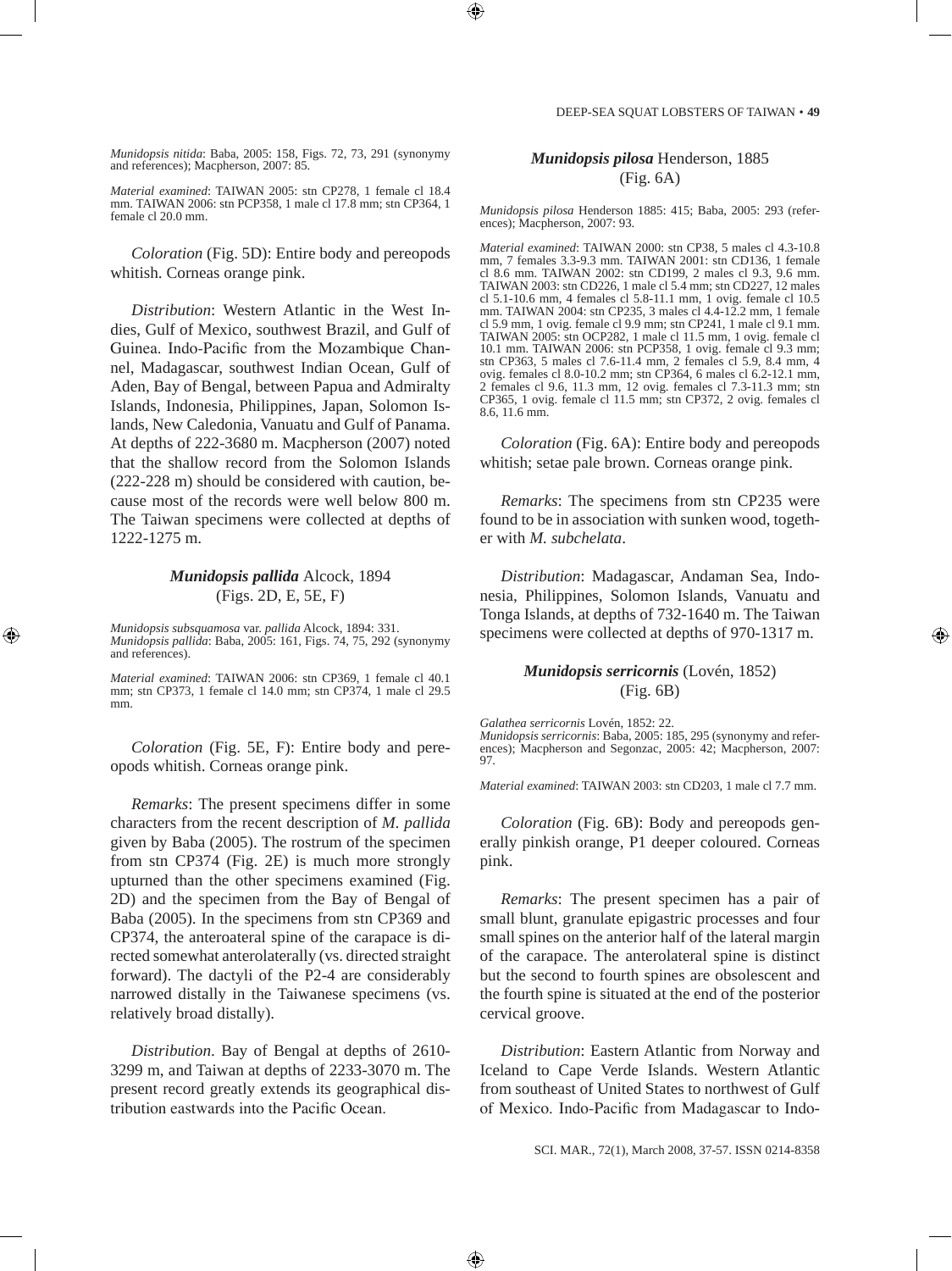

Fig. 6. – Fresh specimens, dorsal view. A, *Munidopsis pilosa* Henderson 1885, stn CP241, male (cl 9.1 mm); B, *Munidopsis serricornis* (Lovén, 1852), stn CD203, male (cl 7.7 mm); C, *Munidopsis similior* Baba, 1988, stn CP165, female (cl 9.1 mm); D, *Munidopsis similior* Baba, 1988, stn CP165, ovig. female (cl 6.8 mm); E, *Munidopsis sinclairi* McArdle, 1901, stn CP366, female (cl 15.8 mm); F, *Munidopsis subchelata* Balss, 1913, stn CP235, male (cl 36.7 mm); G, *Munidopsis trifida* Henderson, 1885, stn CD230, male (cl 14.1 mm); H, *Munidopsis tuberosa* n. sp., stn PCP343, holotype female (cl 7.7 mm).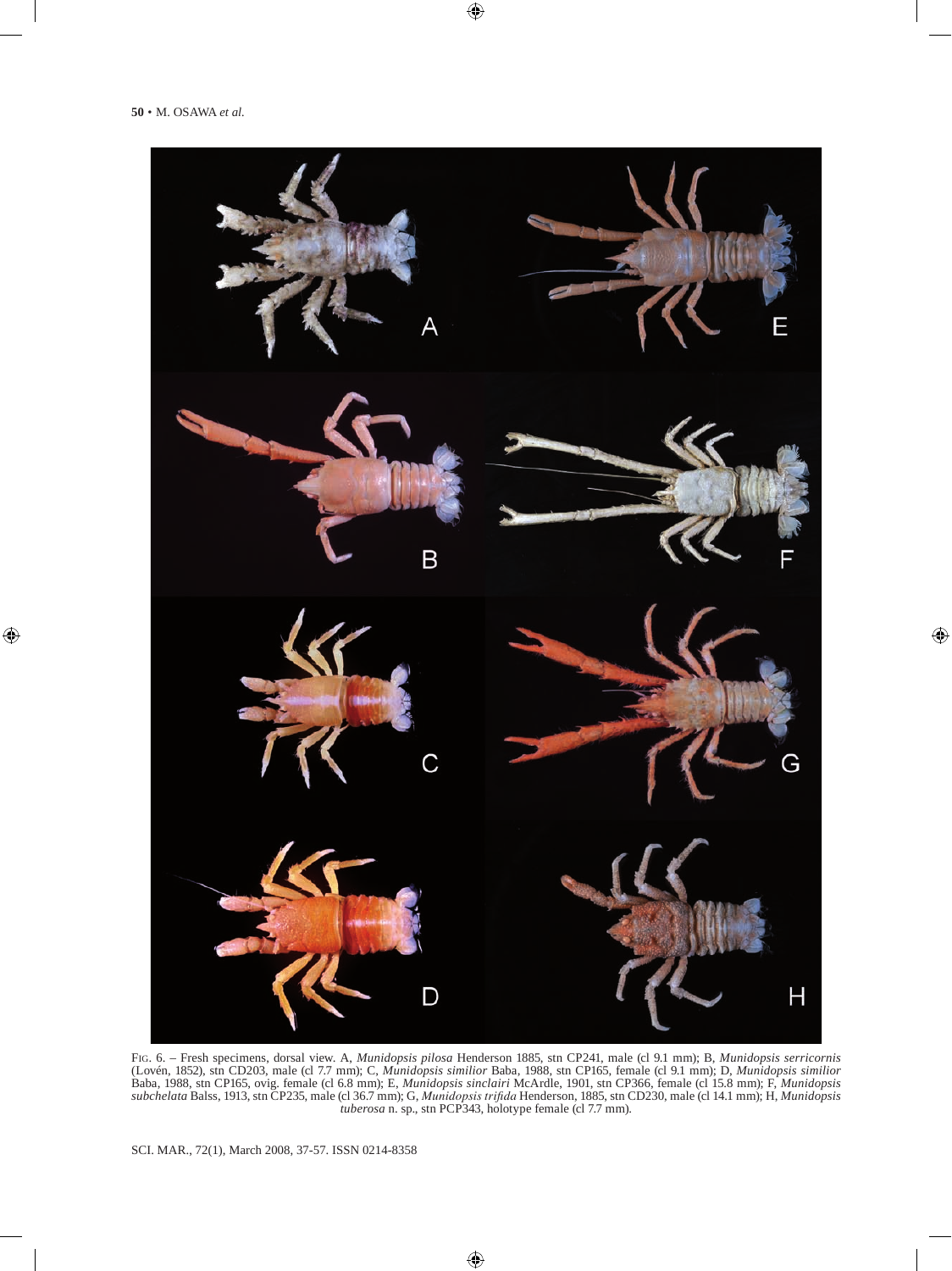nesia, Philippines, Tasmania and Victoria. At depths of 96-2091 m. Macpherson (2007) suggested that the geographical distribution of this species should be reviewed as some of the previous records may belong to recently described species such as *M. treis* Ahyong and Poore, 2004 and *M. ternaria* Macpherson, 2007. The Taiwan specimen was collected at depths of 635-868 m.

#### *Munidopsis similior* Baba, 1988 (Fig. 6C, D)

*Munidopsis similior* Baba, 1988: 164, Fig. 65; Macpherson, 2007: 97, Fig. 55L.

*Material examined*: TAIWAN 2002: stn CP165, 1 female cl 9.1 mm, 1 ovig. female cl 6.8 mm.

*Coloration* (Fig. 6C, D): Body generally orange; distal segments of pereopods, abdominal segment 6, telson, and uropods lighter coloured or whitish. Abdomen with white, median longitudinal line. Carapace with or without white, median longitudinal line continuous with line on abdomen. Corneas orange.

*Distribution*: Madagascar, Philippines, South China Sea, Indonesia, Solomon Islands, Vanuatu and Fiji, at depths of 267-798 m. The Taiwan specimens were collected at a depth of 300 m.

# *Munidopsis sinclairi* McArdle, 1901 (Fig. 6E)

*Munidopsis* (*Elasmonotus*) *Sinclairi* McArdle, 1901: 524. *Munidopsis* s*inclairi*: Baba, 2005: 295 (synonymy and references); Macpherson, 2007: 98, Fig. 45.

*Material examined*: TAIWAN 2002: stn CD199, 1 female cl 9.8 mm. TAIWAN 2006: stn CP366, 3 females cl 10.3-15.8 mm.

*Coloration* (Fig. 6E): Body and pereopods generally orange-brown; grooves on carapace, median part of rostrum, and telson and uropods pale coloured or whitish. Corneas orange-brown.

*Remarks*: This species has strong rugosities on the carapace, and rippled rugae are present on the gastric region.

*Distribution*: South coast of Sri Lanka, Philippines, Indonesia, New Caledonia, Vanuatu and Solomon Islands, at depths of 527-1750 m. The Taiwan specimens were collected at depths of 1138-1302 m.

# *Munidopsis subchelata* Balss, 1913 (Fig. 6F)

*Munidopsis subchelata* Balss, 1913a: 222; Baba, 2005: 296 (synonymy and references); Macpherson, 2007: 110.

*Material examined*: TAIWAN 2004: stn CP235, 2 males cl 32.3, 36.7 mm, 1 female cl 28.4 mm.

*Coloration* (Fig. 6F): Body, pereopods, and corneas entirely whitish; setae greyish brown.

*Remarks*: In the specimens examined, the P1 palm is long, subcylindrical, and 3.2-3.9 times as long as the dactylus.

The present specimens were found to be in association with sunken wood.

*Distribution*: West of Sumatra, Makassar Strait, Okinawa Trough in Japan, and Solomon Islands, at depths of 560-1080 m. The Taiwan specimens were collected at depths of 765-806 m.

## *Munidopsis trifida* Henderson, 1885 (Fig. 6G)

*Munidopsis trifida* Henderson, 1885: 415; Baba, 2005: 193, 298 (synonymy and references); Macpherson, 2007: 115.

*Material examined*: TAIWAN 2003: stn CD230, 1 male cl 14.1 mm, 1 female cl 14.7 mm, 1 ovig. female cl 14.7 mm.

*Coloration* (Fig. 6G): Carapace and abdomen orange pink, with irregular pale coloured patches, and telson and uropods mostly whitish. Corneas pink. Pl entirely reddish orange, P2-4 orange pink with lighter coloured patches.

*Remarks*: The specimens examined have the body and appendages covered with fine setae and the P1 palm unarmed on the mesial margin. These characters agree with the observations of the western Pacific material by Baba (1969, 2005) and Macpherson (2007).

*Distribution*: Madagascar, Laccadive Sea, southern Arabian coast, Gulf of Aden, Bay of Bengal, Indonesia, South and East China Seas, Okinawa Trough, Suruga Bay, Sagami Bay, Solomon Islands, New Caledonia, Straits of Magellan and south of Chile, at depths of 280-1270 m. The Taiwan specimens were collected at depths of 795- 840 m.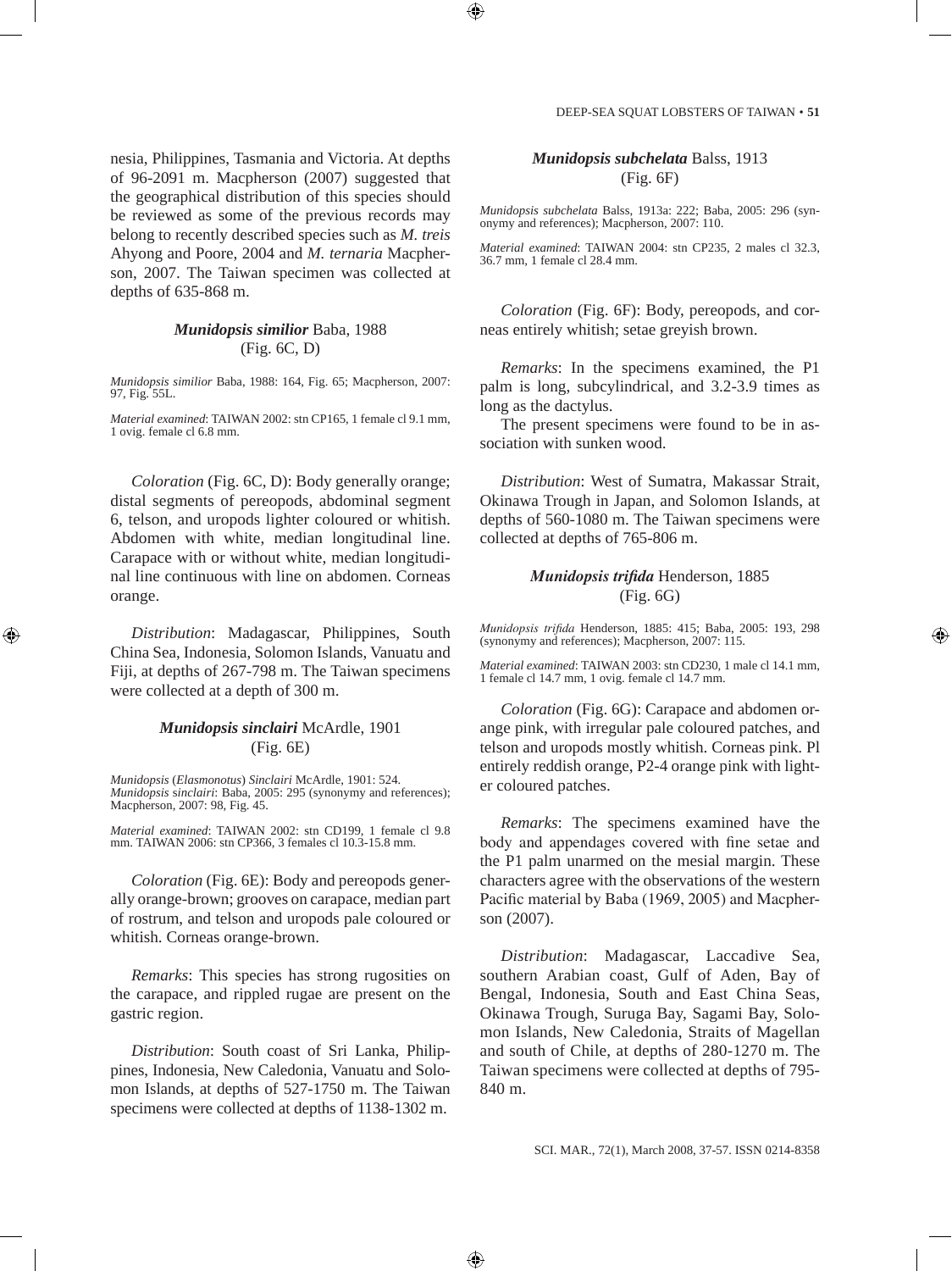# *Munidopsis tuberosa* n. sp. (Figs. 6H, 7, 8)

*Material examined*: TAIWAN 2006: stn PCP343, holotype female cl 7.7 mm (NTOU A00832).

*Etymology*: This specific name is derived from the Latin, *tuberosus*, full of humps, in reference to the body and pereopods entirely covered with tubercles and protuberances.

*Description*: Carapace (Fig. 7A, B), exclusive of rostrum, 1.1 times longer than broad; dorsal surface convex from side to side, covered with numerous, small protuberances bearing short setae (Fig. 7C); regions well delineated by furrows including distinct anterior and posterior cervical grooves, low but large swelling present behind posterior cervical groove. Epigastric lobes distinct, somewhat elevated, bordering base of rostrum. Posterior cardiac region subtriangular, strongly elevated, preceded by deep transverse depression. Posterior margin preceded by elevated ridge of small protuberances. Lateral margins subparallel, weakly convex, not crested; anterior corner unarmed, rounded; anterior end of anterior cervical groove and lateral end of posterior cervical groove each with very shallow notch. Frontal margin weakly concavely oblique behind ocular peduncle, leading to low, blunt external orbital angle, then transverse toward anterolateral corner of carapace. Rostrum (Fig. 7A, B) subtriangular in dorsal view, relatively narrow, 0.2 of breadth between anterolateral angles of carapace when measured dorsally at anterior bases of ocular peduncles, approximately 0.4 length of remaining carapace (postorbital carapace), horizontal in lateral view, terminating bluntly; lateral margins somewhat convex on median part; dorsal surface flattish, median longitudinal carina composed of small protuberances extending onto epigastric lobes; ventral surface with rounded longitudinal ridge in midline.

Pterygostomian flap (Fig. 7B) with numerous small protuberances; anterior margin narrowly rounded.

Sternal plastron as long as wide when measured along midline, maximum width at sternite 7. Sternite 3 (Fig. 7D) approximately 5.0 times as broad as long when measured along midline; anterior margin divided into 2 roundly triangular lobes by median notch; lateral margin of each lobe convex, with narrowly rounded projection anteriorly. Sternite 4 (Fig. 7D) not contiguous with and distant from posterior margin of sternite 3; greatest width 2.5 times that of sternite 3; anterior margins slightly oblique, each with row of small tubercles and setae; surface depressed in midline, with short setae. Sternites 5-7 each with row of setae on anterior ridge and scattered short setae on surface.

Abdomen (Fig. 7A, B) unarmed; segments 2- 6 covered with small protuberances on transverse ridges and pleura; segments 2-4 each with 2 elevated, blunt transverse ridges separated by medially interrupted transverse groove; segment 5 without distinct transverse ridges, convex on median surface; segment 6 (Fig. 7E) flattish, with weakly produced posterolateral lobes, posteromedian margin slightly convex and not exceeding laterals. Telson (Fig. 7E) composed of 8 calcified plates.

Ocular peduncle (Fig. 7A, B, F) immovable, without eye-spines; dorsolateral margin with small protuberances; cornea lateral, relatively large, approximately 1.5 times width of article 3 of antennal peduncle in dorsal view, semicircular, cupped within broad-base eyestalk.

Basal article of antennular peduncle (Fig. 7F, G) with dorsolateral spine distinctly smaller than ventrolateral; ventrolateral spine with small marginal tubercles; lateral margin with small processes; distomesial margin with row of small tubercles but without dorsal spine; ventral surface with transverse protuberances.

Antennal peduncle (Fig. 7F) overreaching anterior margin of cornea by length of article 4. Article 1 with distomesial tuberculate process barely reaching distal margin of article 2; distolateral angle produced. Article 2 bearing blunt spine on each of distomesial and distolateral angles, distomesial spine smaller than distolateral; lateral margin tuberculate. Article 3 unarmed marginally or with minute distolateral spine, minute tubercles present on distal margin. Article 4 nearly smooth, with small distolateral spine.

Mxp 3 ischium (Fig. 7H) approximately as long as merus when measured on extensor margin; extensor margin with small distal spine; flexor margin sharply ridged, terminating in small spine; mesial ridge (crista dentata) with row of 19-21 small corneous teeth, proximal teeth reduced; lateral surface with small protuberances. Merus with small protuberances on lateral surface; flexor margin with 2 distinct spines on proximal half and several smaller spines; extensor margin with row of small spines, distal spine largest. Carpus with small blunt spines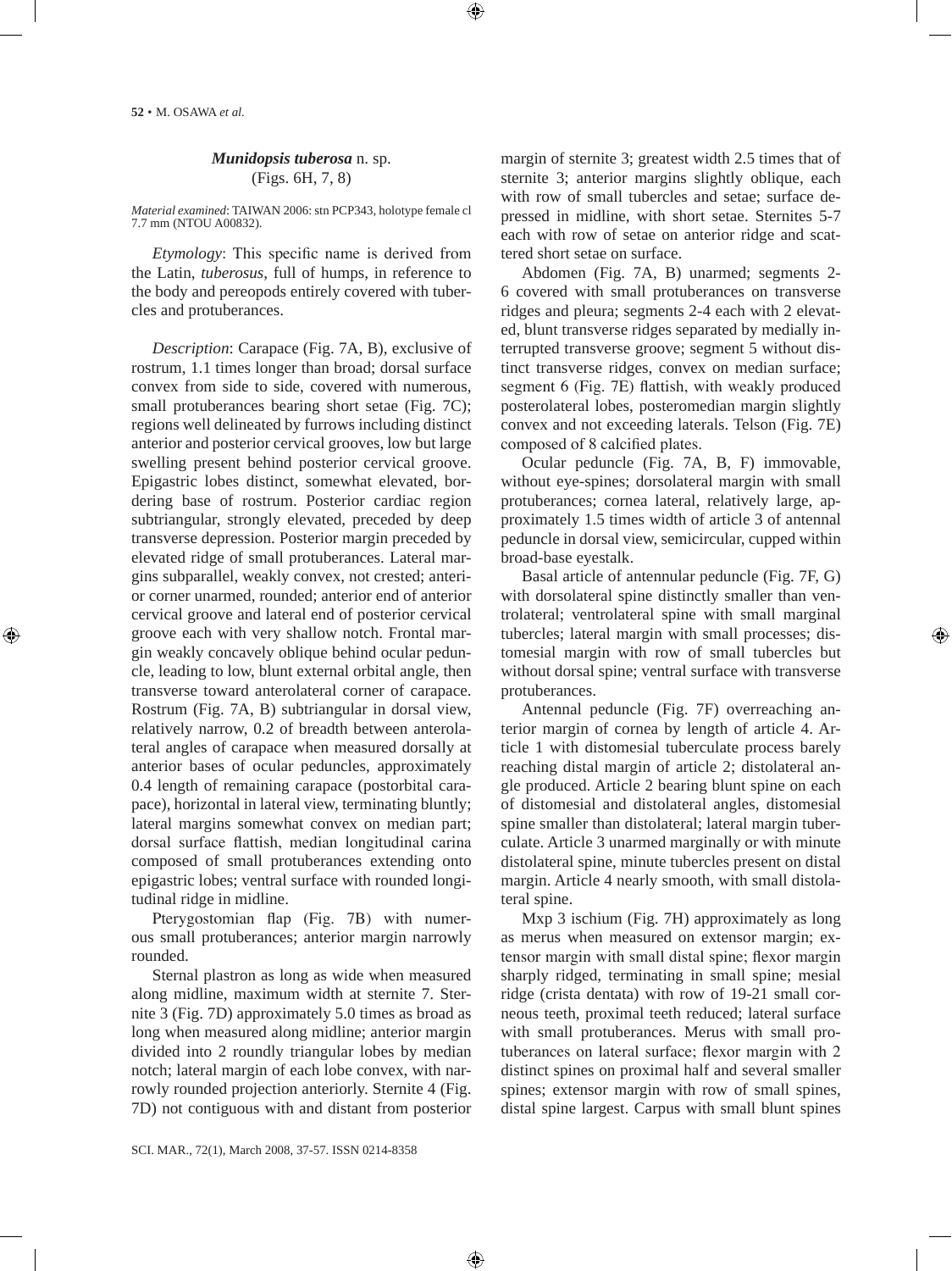

Fig. 7. – *Munidopsis tuberosa* n. sp., holotype female (cl 7.7 mm). A, carapace, abdomen, and ocular and antennal peduncles, dorsal view; B, same, left, lateral view; C, protuberances on median gastric region, dorsal view; D, anterior part of sternal plastron, ventral view (setae omitted from left side); E, telson and posterior part of sixth abdominal segment, ventral view (striae omitted from left side); F, rostrum and left pterygostomian flap, basal article of antennular peduncle, and antennal and ocular peduncles, lateral view; G, left basal article of antennular peduncle, ventrolateral view; H, left third maxilliped, lateral view. Scales equal 1.0 mm.

and tubercles on extensor surface. Propodus and dactylus nearly smooth. Exopod distinctly overreaching distal margin of merus. Epipod elongated.

Left P1 missing. Right Pl (Fig. 8A) moderately slender, 1.4 times longer than postorbital carapace (excluding rostrum); dorsal and ventral surfaces covered with numerous small protuberances bearing short setae; mesial surface of carpus and palm with some moderately long setae. Ischium unarmed. Merus 2.6 times as long as broad when measured along dorsodistal margin excluding spines, with rounded crest in dorsal midline; dorsomesial margin with strong distal spine; ventrolateral margin with small, blunt distal spine. Carpus 1.7 times longer than broad when measured along dorsodistal margin, unarmed. Palm relatively slender, moderately inflated, 1.1 times length of carpus, 1.6 times as long as broad when measured at bases of fingers; lateral margin somewhat concave at base of fixed finger. Fingers approximately as long as palm; opposable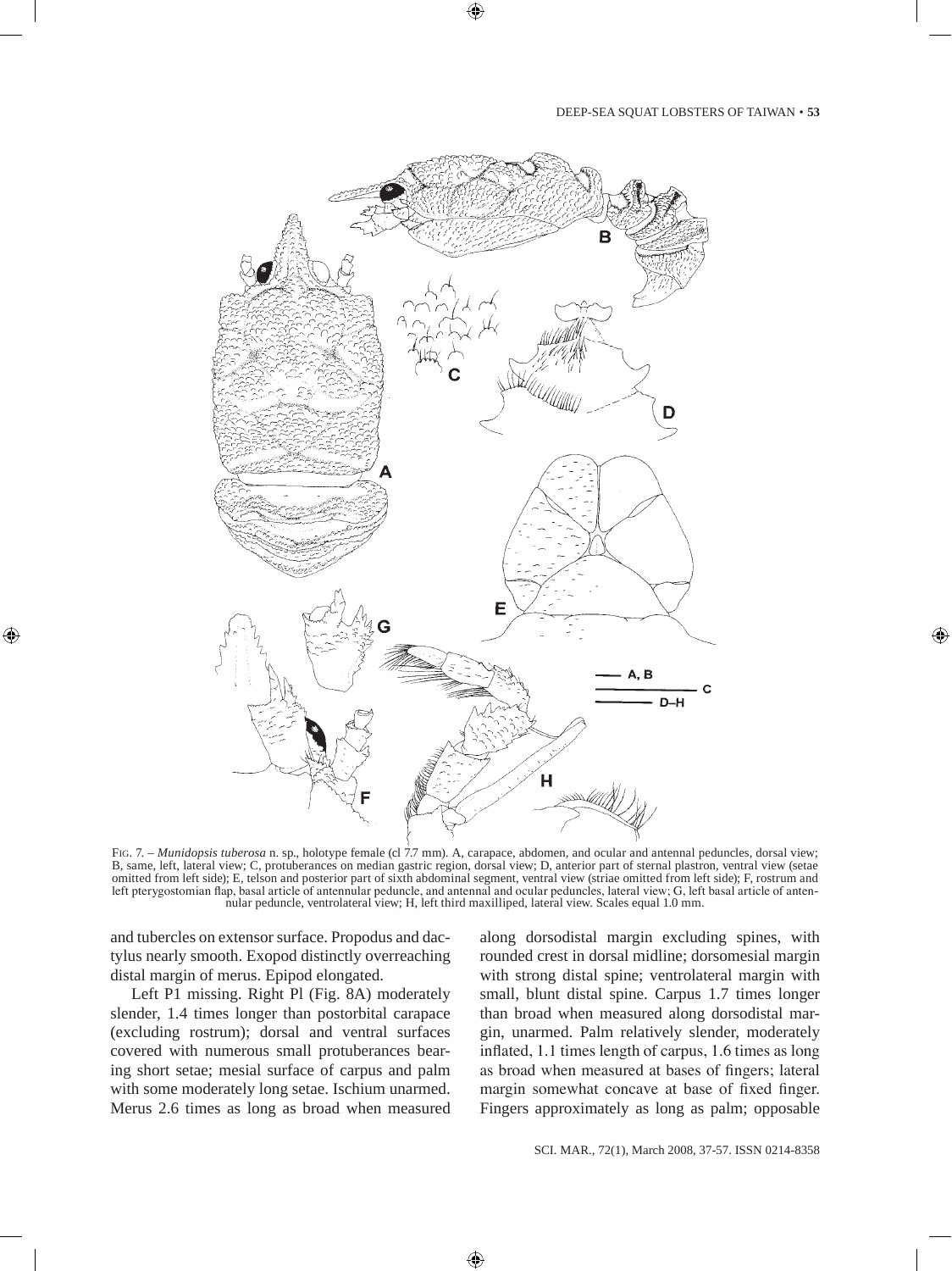

Fig. 8. – *Munidopsis tuberosa* n. sp., holotype female (cl 7.7 mm). A, left first pereopod, dorsal view; B, left second pereopod, lateral view; C, left third pereopod, lateral view (setae and lateral structure omitted); D, same, dactylus and distal part of propodus, lateral view; E, left fourth pereopod, lateral view (setae and lateral structure omitted). Scales equal 1.0 mm.

margins nearly straight, narrowly gaping, distally spooned; prehensile edges each with row of low, indistinct teeth, proximal teeth obsolete; distal margins each with row of small rounded or subtriangular teeth; fixed finger without denticulate carina on distolateral surface.

P2-4 (Fig. 8B-E) moderately slender, subcylindrical, somewhat compressed laterally, covered with protuberances; P4 shorter than P2 and P3; right P2 larger than left, not reaching tip of but barely reaching base of P1 fingers; dorsal and ventral margins with sparse, moderately long setae; protuberances with sparse short setae. Meri elongate, subrectangular in lateral view, each with row of protuberances on dorsal crest, distal protuberance pronounced; lateral surface, except rounded distal lobe, with numerous protuberances; ventrolateral margin with irregular rows of small protuberances, distally somewhat produced; mesial surface also with small protuberances, with broad rounded projection at ventrodistal end. Carpi each with irregular rows of protuberances on dorsal crest, distal protuberance pronounced; lateral surface with elevated crest of protuberances somewhat dorsally along midline and oblique row of pro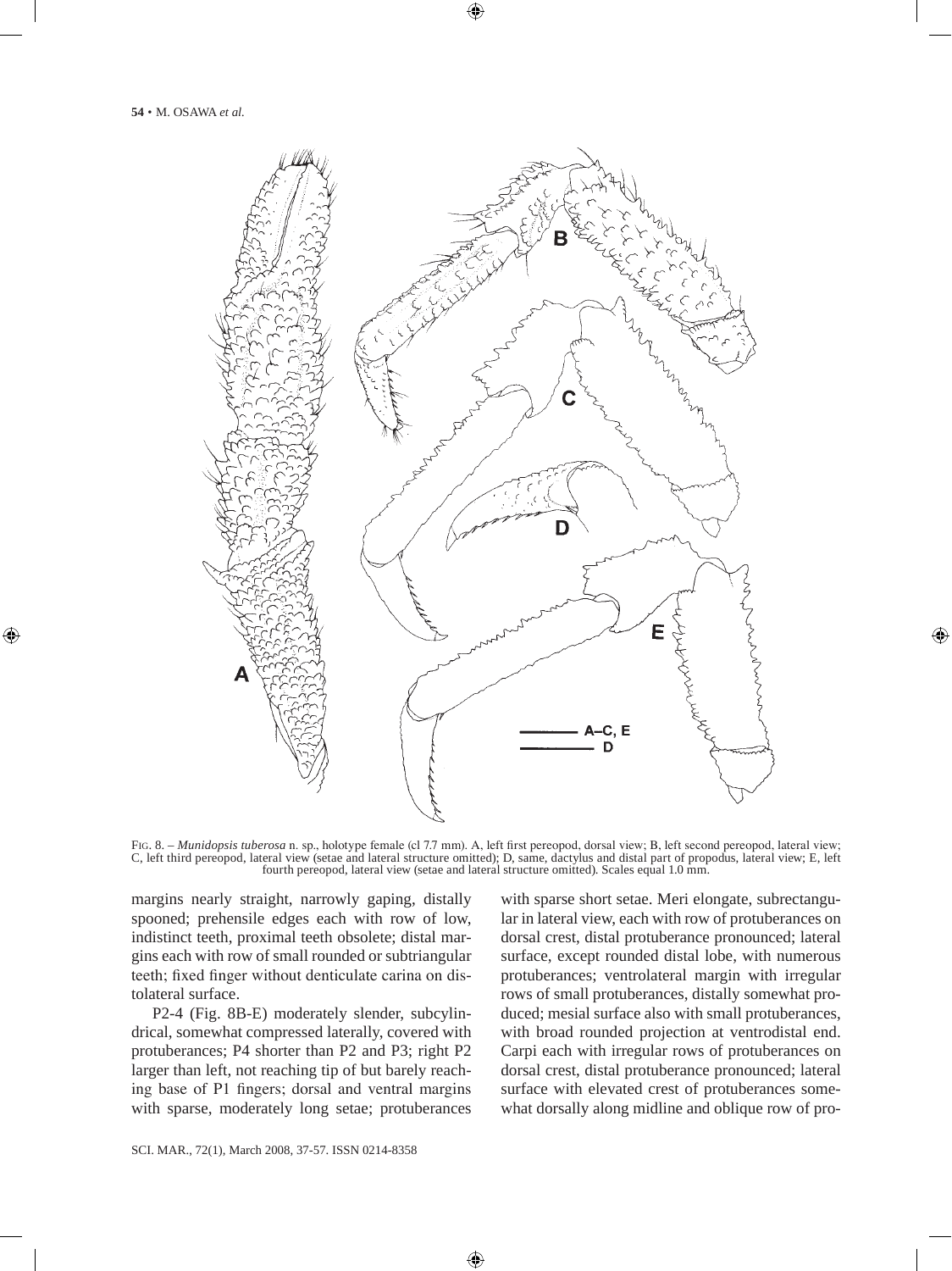tuberances ventrally; ventral surface also with small protuberances; ventrodistal margin produced, protuberant but unarmed; mesial surface with small protuberances. Propodi, exclusive of distal rounded projection, 3.9-4.2 times as long as high when measured at base of distal projection; dorsal surface flattish, with small protuberances; dorsolateral and dorsomesial margins rounded, delimited by irregular row of protuberances; lateral surface with weakly elevated ridge of irregular protuberances in midline; ventral surface protuberant; ventrodistal margin with 2 small corneous spines, lateral spine larger than mesial; mesial surface with scattered small protuberances. Dactyli 0.6-0.7 length of propodi, each terminating in relatively short corneous claw (in left P2, shortened by regeneration); dorsal surface with small flattened protuberances; ventral margin nearly straight or weakly curved, with 8 or 9 low teeth deceasing in sizes proximally, each with slender corneous spine; lateral surface with small flattened protuberances; mesial surface with some small protuberances proximally.

Epipods present on P1-3.

*Coloration* (Fig. 3H): Carapace, abdomen, and pereopods orange brown; protuberances of carapace and abdomen, distal segments of P2-4, posterior abdomen, telson, and uropods lighter coloured or whitish. Corneas orange pink.

*Remarks*: The new species appears close to *M. granosicorium* Williams and Baba, 1990 from Cascadia Basin of the eastern Pacific in having the carapace strongly tuberculate but lacking distinct spines on the dorsal surface and lateral margins, rostrum subtriangular and without distinct lateral spines, eye-spines absent, sternite 4 with anterior margins weakly oblique and not contiguous with the posterior margin of the sternite 3, abdomen unarmed, and epipods present on the P1-3. *Munidopsis granosicorium* is described on the basis of a single specimen lacking all pereopods. Nonetheless, *M. tuberosa*  clearly differs from *M. granosicorium* in the carapace (excluding the rostrum) being longer than broad (as long as broad in *M. granosicorium*), a large swelling present behind the posterior cervical groove (no such structure in *M. granosicorium*), and the rostrum being much narrower and horizontal in lateral view (upwardly directed in *M. granosicorium*).

*Distribution*: Taiwan, in 945-1059 m.

#### DISCUSSION

In the Indo-West Pacific, where extensive surveys of deep-sea decapod crustacean fauna have been made, 42 species of *Munidopsis* have been recorded from the western Indian Ocean, including the Red Sea, 27 from the Andaman Sea and the Bay of Bengal in the eastern Indian Ocean, 21 from Japan, 35 from the Philippines and Indonesia, 23 from the Solomon Islands, 17 from Australia, 15 from Vanuatu, 18 from New Caledonia, and 14 from Fiji (Baba, 2005; Cubelio *et al.,* 2007a, b; Jones and Macpherson, 2007; Macpherson, 2007; Osawa and Takeda, 2007). The present study has increased the number of *Munidopsis* species from Taiwan to 31. The high number of species recorded reflects the recent intensive sampling efforts in the area. Since 2000, 375 deep-sea stations have been sampled around Taiwan, with 85 stations at depths between 1000 and 4455 m. Nevertheless, the many *Munidopsis* species found also indicate a particularly rich deep-sea fauna around Taiwan, an island only slightly bigger than New Caledonia and much smaller than the Philippines.

Of the 31 *Munidopsis* species in Taiwan, six were collected from abyssal depths below 3000 m: *M. granosa*, *M. panamae*, *M. profunda*, *M. tafrii, M. teretis* and *M. echinata* n. sp. The remaining 25 species were found at depths between 200 and 3000 m (Table 2). However, *M. centrina, M. edwardsii* and *M. pallida* are sometimes found at abyssal depths. On the other hand, *M. andamanica*, *M. bruta*, *M*. *cylindrophthalma*, *M. formosa*, *M. latimana* and *M. similior* only occur in the upper bathyal depths above 700 m. *Munidopsis profunda* represents the deepest Taiwan record for galatheids (and for any animals). It was collected from a station at depths of 4430- 4455 m (Osawa *et al*., 2006b).

Most species from Taiwan were obtained from previously recorded depth ranges. *Munidopsis arietina, M. bruta*, *M. panamae, M. profunda* and *M. tafrii* were found from shallower depths in Taiwan. *Munidopsis arietina*, *M. granosa* and *M. pallida* are previously known only from the Bay of Bengal and the Mozambique Channel in the western Indian Ocean. The Taiwan records greatly extend their geographical distribution eastwards into the Pacific Ocean.

Species of *Munidopsis* are generally known to have a wide geographical distribution, assuming that current taxonomy is correct. Besides the two new species described above, *M. latiangulata* and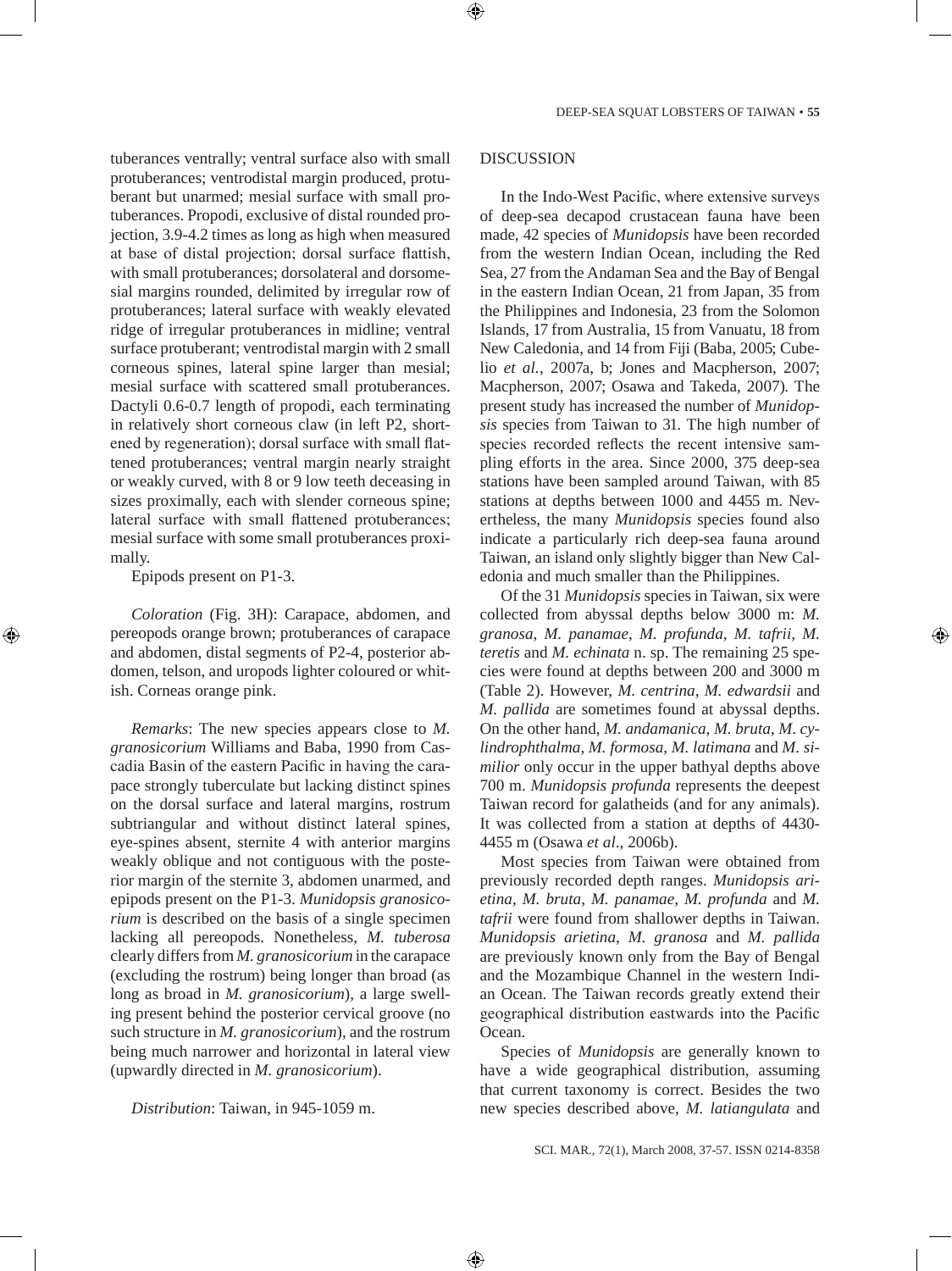| Species             | Taiwan          | Other waters |
|---------------------|-----------------|--------------|
| M. latimana         | $200 \text{ m}$ | 135-620 m    |
| M. cylindrophthalma | 287-430 m       | 188-1475 m   |
| M. similior         | $300 \text{ m}$ | 267-798 m    |
| M. formosa          | $300 - 500$ m   | 217-448 m    |
| M. bruta            | 329-377 m       | 399-1203 m   |
| M. andamanica       | 334-505 m       | 333-1598 m   |
| M. analoga          | 490-1027 m      | 600-1180 m   |
| M. bispinoculata    | 490-1262 m      | 443-2363 m   |
| M. serricornis      | 635-868 m       | 96-2091 m    |
| M. kenslevi         | 638-1129 m      | 476-1313 m   |
| M. hirsutissima     | 687-712 m       | 495-1280 m   |
| M. cidaris          | 736-1040 m      | 975-1200 m   |
| M. subchelata       | 765-806 m       | 560-1080 m   |
| M. trifida          | 795-840 m       | 280-1270 m   |
| M. tuberosa n. sp.  | 945-1059 m      |              |
| M. sarissa          | 960-1010 m      |              |
| M. dasypus          | 995-1073 m      | 214-1480 m   |
| M. sinclairi        | 1138-1302 m     | 527-1750 m   |
| M. pilosa           | 1171-1317 m     | 732-1640 m   |
| M. nitida           | 1222-1275 m     | 222-3680 m   |
| M. centrina         | 1301-3030 m     | 2300-3485 m  |
| M. latiangulata     | 2220-2424 m     |              |
| M. edwardsii        | 2220-3065 m     | 1379-2610 m  |
| M. arietina         | 2233-2551 m     | 2782-2935 m  |
| M. pallida          | 2233-3070 m     | 2610-3299 m  |
| M. echinata n. sp.  | 3032-3065 m     |              |
| M. granosa          | 3032-3065 m     | 2610-3485 m  |
| M. panamae          | 3564-3579 m     | 3800 m       |
| M. tafrii           | 3564-3579 m     | 3680 m       |
| M. teretis          | 3564-3579 m     | 3520-3930 m  |
| M. profunda         | 3564-4455 m     | 5163-5243 m  |

Table 2. – Bathymetrical ranges of *Munidopsis* species recorded from Taiwan.

*M. sarissa* are so far known only from Taiwan. As deep-sea benthic surveys are generally limited in the Indo-West Pacific, it is likely that some or all these four species will later be found in other waters. On the other hand, more species probably still await discovery in Taiwan. For example, *M. antonii* (Filhol, 1884), *M. cylindropus* Benedict, 1902 and *M. subsquamosa* Henderson, 1885 have been reported from both Japan and other Indo-West Pacific localities (Baba, 2005), but not yet from Taiwan. Further surveys are needed from the island as well as its adjacent waters for a better understanding of the character of the Taiwanese galatheid fauna.

#### ACKNOWLEDGEMENTS

This study was supported by grants from the National Science Council, Taiwan, R.O.C., the Centre for Marine Bioscience and Biotechnology of the National Taiwan Ocean University, and the 21st Century COE program "The Comprehensive Analyses on Biodiversity in Coral Reef and Island Ecosystems in Asian and Pacific Regions" of the Ministry of Education, Culture, Sports, Science and Technology, Japan (Monbukagakusho). We are indebted to E. Macpherson of the Centro de Estudios Avanzados de Blanes (CSIC), S.T. Ahyong of the National Institute of Water and Atmospheric Research (NIWA), New Zealand, and an anonymous reviewer for providing us with valuable comments to improve the manuscript. We would also like to thank P. Castro of California State Polytechnic University, Pomona for reading the English.

#### **REFERENCES**

- Ahyong, S.T. and G.C.B. Poore. 2004. Deep-water Galatheidae (Crustacea: Decapoda: Anomura) from southern and eastern Australia. *Zootaxa*, 472: 1-76.
- Alcock, A. 1901. *A Descriptive Catalogue of the Indian Deep-Sea Crustacea Decapoda and Anomala in the Indian Museum: Being a Revised Account of the Deep-Sea Species Collected by the Royal Indian Marine Survey Ship Investigator.* Indian Museum, Calcutta, 286+iv pp., 3 pls.
- Alcock, A. 1894. Natural history notes from H. M. Indian marine survey steamer "Investigator," commander R. F. Hoskyn, R. N., commanding. Series II, No. 1. On the results of deep-sea dredging during the season 1890–91 (continued). *Ann. Mag. Nat. Hist.*, (6) 13: 321-334.
- Alcock, A. and A.R.S. Anderson. 1894. Natural history notes from H. M. Indian marine survey steamer "Investigator," commander C.F. Oldham, R.N., commanding. Series II, No. 14. An account of a recent collection of deep sea Crustacea from the Bay of Bengal and Laccadive Sea. *J. Asiatic Soc. Bengal (II)*, 63: 141-185.
- Baba, K. 1969. Chirostylids and galatheids from dredgings and trawlings operated in the East China Sea by the Japanese Fisheries Research Vessel "Kaiyo Maru" in 1967. *OHMU* (*Occ. Pap. Zool. Lab. Fac. Agr. Kyushu Univ.*), 2: 41-57.
- Baba, K. 1988. Chirostylid and galatheid crustaceans (Decapoda: Anomura) of the "Albatross" Philippine Expedition, 1907-1910. *Res. Crust.,* Spec. no. 2: i-v, 1-203.
- Baba, K. 1994. Deep-sea galatheid crustaceans (Anomura: Galatheidae) collected by the 'Cidaris I' Expedition off central Queensland, Australia. *Mem. Qld. Mus.,* 35: 1-21.
- Baba, K. 2005. Deep-sea chirostylid and galatheid crustaceans (Decapoda: Anomura) from the Indo-Pacific, with a list of species. *Galathea Rep.*, 20: 1-317.
- Baba, K. and G.C.B. Poore. 2002. *Munidopsis* (Decapoda, Anomura) from south-eastern Australia. *Crustaceana*, 75 (Spec. Iss. 3-4): 231-252.
- Balss, H. 1913. Neue Galatheiden aus der Ausbeute der deutschen Tiefsee-Expedition. 'Valdivia'. *Zool. Anz.*, 41: 221-226.
- Benedict, J.E. 1902. Descriptions of a new genus and forty-six new species of crustaceans of the family Galatheidae, with a list of the known marine species. *Proc. U. S. Natl. Mus.*, 26: 243-334.
- Cubelio, S.S., S. Tsuchida, M.E. Hendrickx, R. Kado and S. Watanabe. – 2007a. A new species of vent associated *Munidopsis* (Crustacea: Decapoda: Anomura: Galatheidae) from the Western Pacific, with notes on its genetic identification. *Zootaxa*, 1435: 25-36.
- Cubelio, S.S., S. Tsuchida and S. Watanabe. 2007b. New species of *Munidopsis* (Decapoda: Anomura: Galatheidae) from hydrothermal vent in Okinawa Trough and cold seep in Sagami Bay. *Crust. Res.*, 36: 1-14.
- Filhol, H. 1884. *Explorations sous-marines. Voyage du Talisman.* La Nature, Paris 12: 119-122, 134-138, 147-151, 161-164, 182- 186, 198-202, 230-234, 278-282, 326-330, 391-394.
- Henderson, J.R. 1885. Diagnoses of the new species of Galatheidea collected during the "Challenger" Expedition. *Ann. Mag. Nat. Hist.,* (5)16: 407-421.
- Jones, W.J. and E. Macpherson. 2007. Molecular phylogeny of